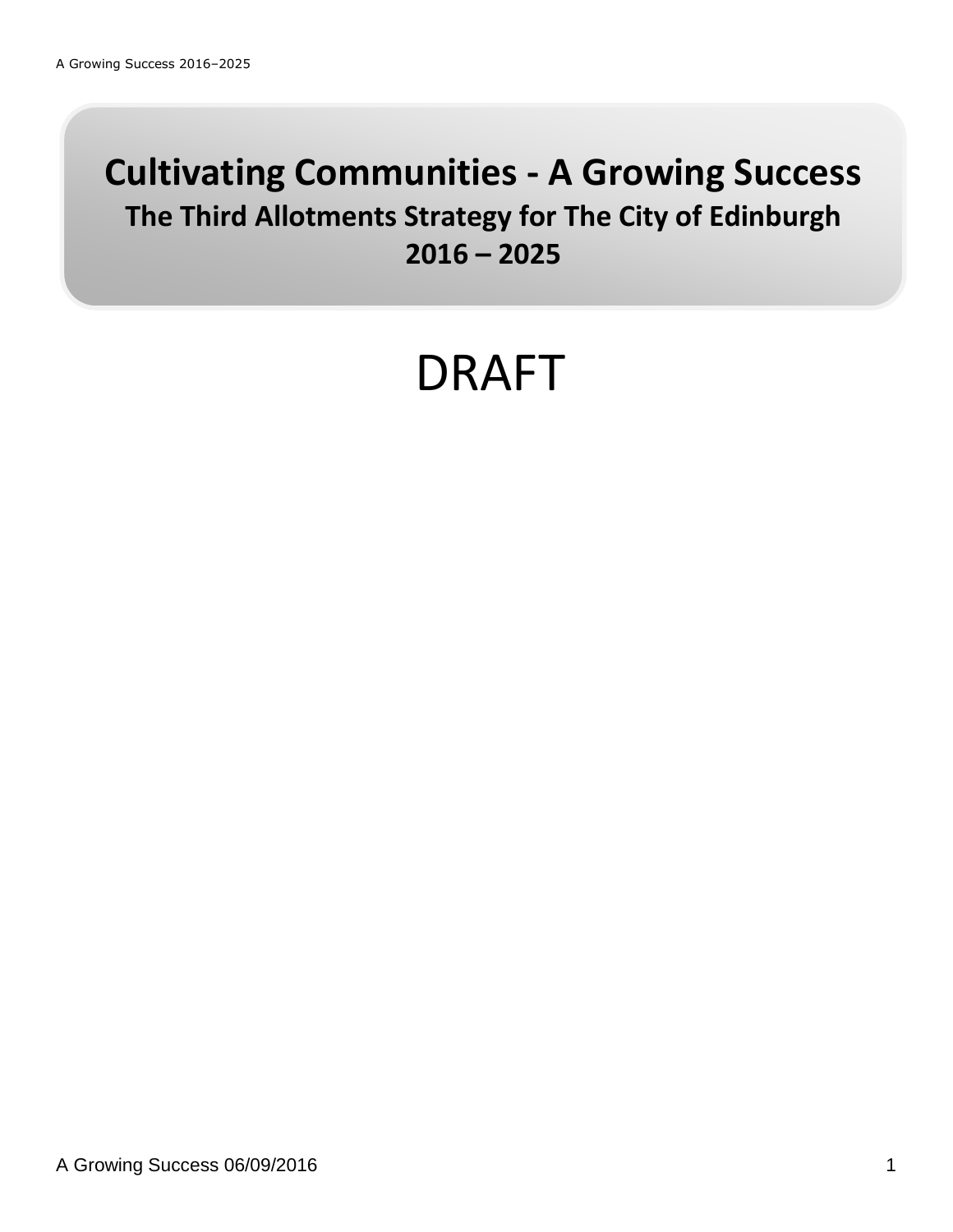# **Contents**

### **1. Introduction**

- 1.1 Legislation and Policy
- 1.2 The Value of Allotments and Gardening
- 1.3 Allotments in Edinburgh

# **2. Purpose of the Strategy**

# **3. Objectives for 2015 – 2025**

- 3.1 Objective 1: Ensure adequate provision of allotments
- 3.2 Objective 2: Develop a robust management system for allotments
- 3.3 Objective 3: Improve the customer experience
- 3.4 Objective 4: Adoption of Revised Allotment Regulations

## **4. Allotment Strategy Implementation Plan**

4.1

# **5. Appendices:**

1:

2: Summary of potential grant and funding sources

## **6. Tables :**

Table 1: Allotments within Edinburgh Table 2: Allotment waiting list by postcode area 2015 Table 3: Profile of allotment holders Table 4: Profile of Allotment Plot Area by Category: Parks and Greenspace Allotments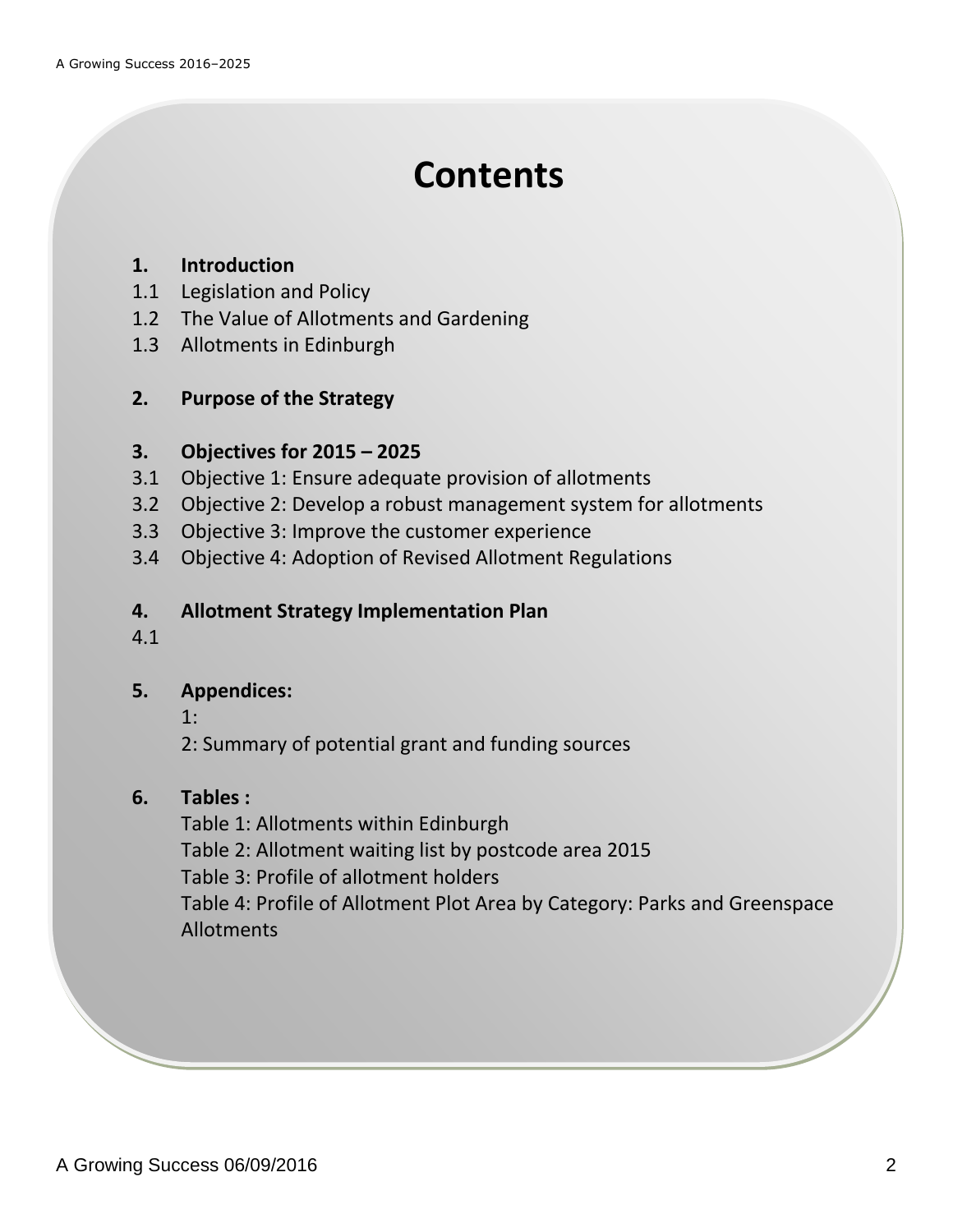# **2. 1. Introduction**

Allotment gardening provides the opportunity for a year-round healthy lifestyle which is active, socially inclusive and which reflects the ideals of sustainability and well-being. Unlike other leisure activities, it provides not only exercise, mental relaxation and lifelong learning opportunities, but a place to make and meet friends along with gathering the harvest of fresh fruit and vegetables. Allotments have a significant role to play in the protection and promotion of biodiversity and provide the opportunity to spend time out-ofdoors enjoying nature.

Interest in gardening and allotments has risen dramatically over the last decade as more people appreciate the social, environmental and health benefits to be gained from gardening an allotment plot. Many factors have contributed to the idea of growing, cooking and eating your own produce, from concerns regarding health and nutrition, to raised awareness of climate change and the rise in "lifestyle" television programmes. In 1998 the waiting list for an allotment in Edinburgh was 417 for 1065 plots, now, in 2016, it stands at 2510 for just 1465 Council operated plots.

The City of Edinburgh Council produced its first allotment strategy "Cultivating Communities" in 2002. This was followed by "Cultivating Communities – A Growing Challenge" on 2009. This new Strategy, "Cultivating Communities - A Growing Success" continues the themes of its predecessors and aims to provide a strategic approach to the planning and management of allotments for the next 10 years and contains a 5 year Implementation Plan.

Cultivating Communities was considered a great success. It was instrumental in improving the quality of allotments across the city between 2002 and 2009 and influential in the development of support for allotments in other council areas and at government level. Its successor, "A Growing Challenge" was similarly successful in giving even more people the opportunity to grow their own food by increasing the number of allotments in Edinburgh and by promoting other food growing initiatives. It focussed on a strategic approach to accommodate the unprecedented demand for allotments and aimed to ensure that the benefits of allotment gardening were properly recognised and available to all. In addition, an Allotment Strategy Implementation Plan was also developed to support the strategy and to guide the work of the Council's Allotment Service.

This Strategy and the Implementation Plan within it has been written in consultation with the Allotment Strategy Steering Group, which includes representatives of Federation of Edinburgh and District Allotments and Garden Associations (FEDAGA) and Scottish Allotments and Gardens Society (SAGS), allotment holders, and the City of Edinburgh Council Parks and Greenspace Service.

The strategy will be reviewed on an ongoing basis and a formal review carried out after five years. The Allotment Strategy Steering Group will actively monitor progress of the Implementation Plan ensuring, where possible, that key milestones are met.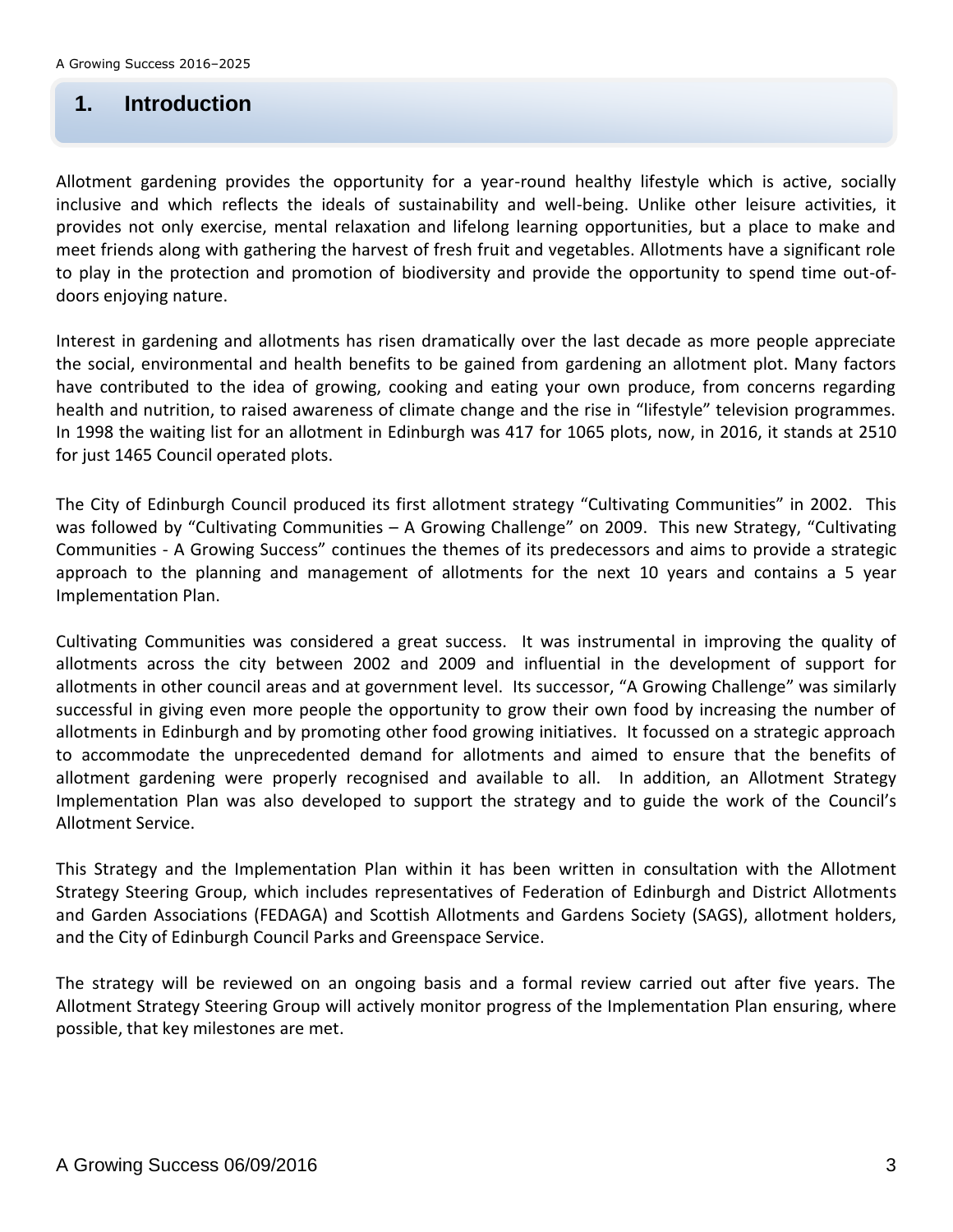# **3. 1.1 Legislation & Policy**

#### **1.1.1 Community Empowerment (Scotland) Act 2015**

The Community Empowerment Act came into force on 17 June 2015 and it is intended to simplify the law regarding allotments. Local authorities now have to manage waiting lists for allotments and take reasonable steps to address high demand. Councils also have to seek permission from Scottish Ministers before they sell off land used for allotments or use it for something else. Finally, they have to report on their allotment provision every year and have and enforce active regulations relating to plotholders.

The provisions of the Act relating to allotments seek to:

- Increase the number of allotments
- Increase the amount of land made available to communities to grow their own food
- Make it easier for communities to take over land for allotments and other "Grow Your Own" purposes
- Update and simplify existing allotments legislation

The main areas of the new policy are:

- The definition of an allotment
- A duty on local authorities to hold and maintain waiting lists
- A duty on local authorities to provide allotments and to keep waiting lists below a set target
- A duty for local authorities to publish an annual report and produce a food growing strategy
- A duty for local authorities to produce allotment regulations
- Protection of allotment sites from closure
- Allowing the sale of surplus produce

The Act places a duty on local authorities to provide allotment sites. These allotments will be provided principally to people on the allotments waiting list. Allotment provision is demand lef and the waiting list will record all those who want to let an allotment plot. The Act replaces the provisions within the Allotments (Scotland) Acts 1892, 1922 and 1950, which are repealed in their entirety by schedule 5, and some provisions of the Land Settlement (Scotland) Act 1919.

In Edinburgh, Allotment Regulations were initially verified by the Secretary of State for Scotland in 1913, and amended in 1924. They govern a number of aspects of the City of Edinburgh Council's allotment provision, including the fixing of rents and have not been amended since 1924. Revised regulations have been produced by the Council however, further development has been delayed pending consultation and the final enactment of secondary legislation to be contained within Part 9 of the Community Empowerment (Scotland) Act.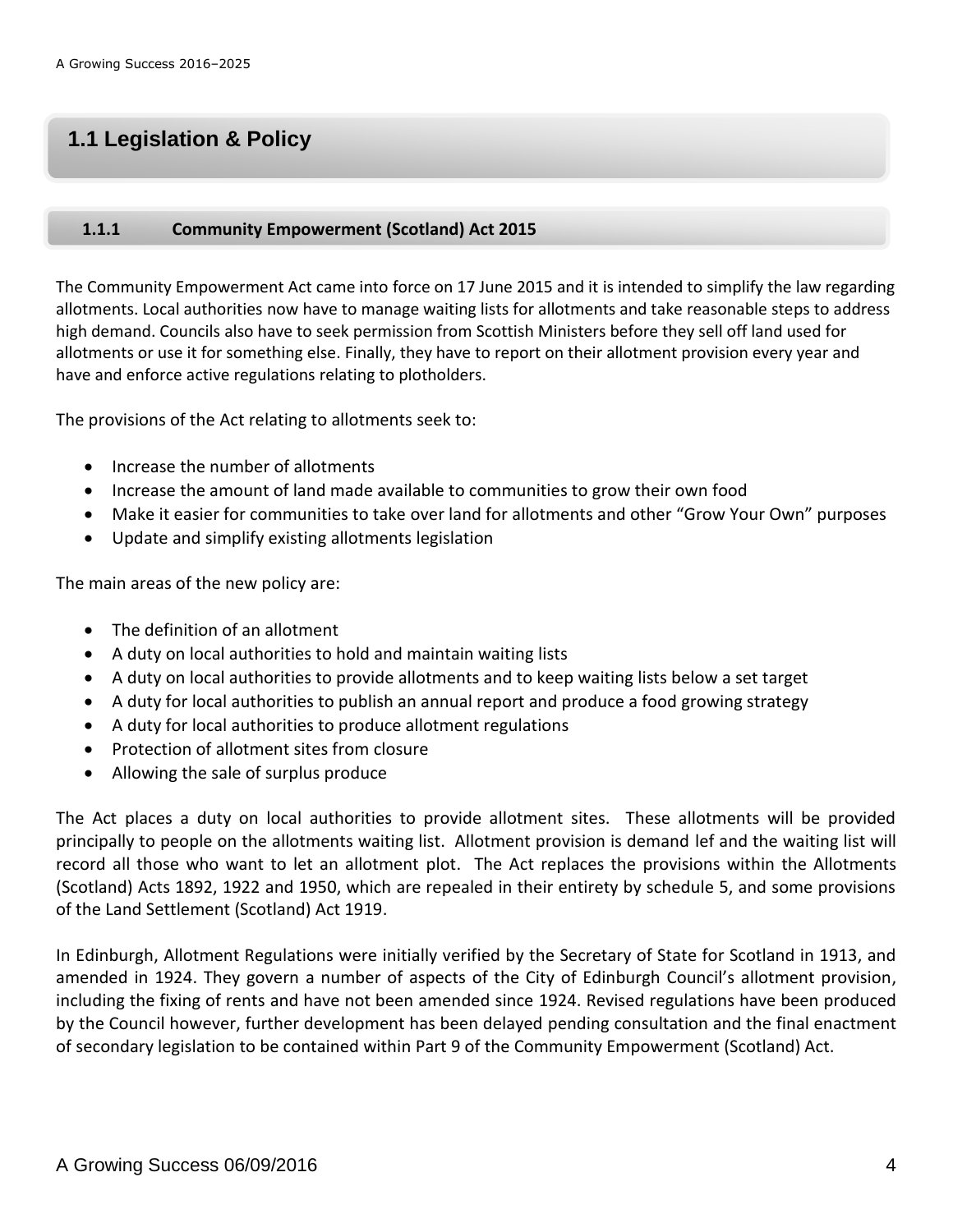#### **1.1.2 Policy Context**

Allotment provision is influenced by a number of national and local policies.

Scottish Planning Policy (2014) introduces a presumption in favour of development that contributes to sustainable development. Guiding principles of this relevant to greenspace include improving health and well being by offering opportunities for social interaction and physical activity, including sport and recreation. It also protects, enhances and promotes access to natural heritage including green infrastructure, landscape and the wider environment.

Paragraph 227 states that "Local development plans should safeguard existing and potential allotment sites to ensure that local authorities meet their statutory duty to provide allotments where there is a proven demand. Plans should also encourage opportunities for a range of growing spaces".

Housing allocations in the second proposed Local Development Plan include opportunities to provide allotments in areas such as Newmills Road, Balerno, Leith Links extension, Brunstane, Curriemuirend and Mordunvale.

New allotment provision has been secured through private sector housing development at Newcraighall North adjacent to the Innocent Railway Core Path.

Allotment design is not covered by the Edinburgh Design Guidance under Landscape and Biodiversity but comprehensive advice can be found in Scotland's Allotment Design Guide produced by SAGS. Design of external spaces is covered by Design Policy Des 5 in the Edinburgh City Local Plan and will be replaced by Policy Des 8 Public Realm and Landscape Design.

The Central Scotland Green Network was launched in May 2010 and the City of Edinburgh Council signed a declaration in 2012 committing to deliver its objectives. Its overarching aim is to increase public wellbeing while reducing carbon footprint. It aims to co-ordinate the efforts of a number of bodies, including local authorities, community organisations and land owners, in order to create and support a network of quality green spaces for recreation, including cycling and walking networks, public woodland areas, parks and also growing spaces for local food production such as allotments and community gardens.

#### **1.1.3 The Open Space Strategy**

The preparation of an Open Space Strategy is a requirement of National Planning Policy. The policy requires the creation of an audit, a strategy and action plans. The Strategy ensures that a coordinated approach is taken to protecting and developing the city's network of open space and is accompanied by 12 action plans, one for each Neighbourhood Partnership area, setting out site-specific proposals for change in open spaces.

The action plans are not themselves operational targets, but represent medium and longer term aspirations. Progress towards meeting the standards will be dependant both on the rate at which development proposals are approved and then implemented and the availability of Council resources to invest in open spaces. The existing strategy supports the creation of new allotments to meet food-growing demand.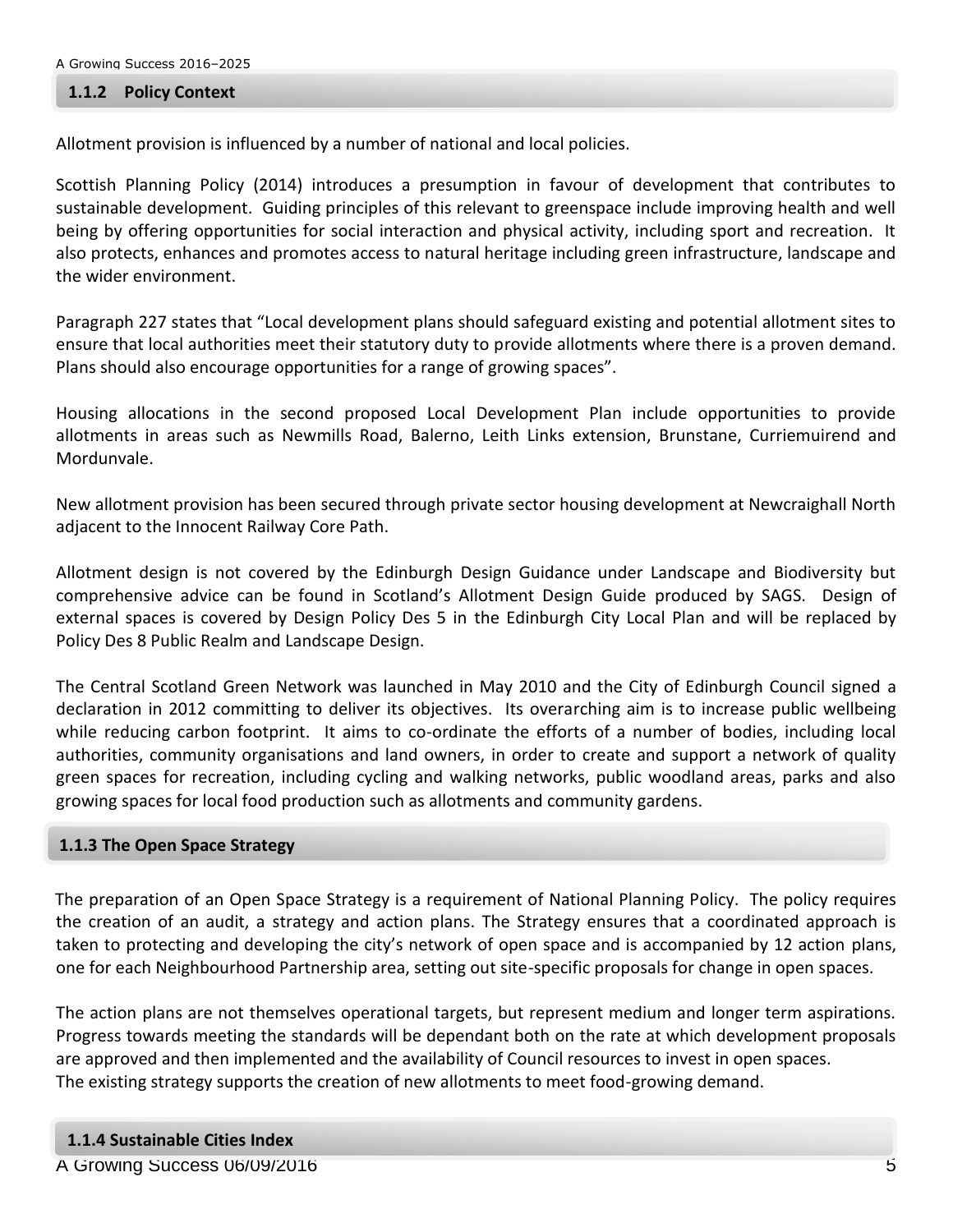The Sustainable Cities Index ranks cities on 20 indicators in five key areas: the economy, business, risk, infrastructure and finance. It also breaks the results down into three sub-indices; social, environmental and economic. All of which combine to provide a ranking of each city's overall sustainability.

#### **1.1.5 Lets Make Scotland More Active (LMSMA)**

LMSMA is the Scottish Government's over-arching policy objective to make Scots active for life. The aim of LMSMA is to:

- To get and keep Scots active
- Help Scots to be the best by dealing with a spectrum of physical activity
- Help those who are inactive at one end of the scale to supporting elite athletes at the other
- Aligning sport and physical activity more closely together and to strengthen the links between the two activities

The Scottish Government has made physical activity a new national indicator to reflect its importance. Physical inactivity contributes to nearly 2,500 deaths in Scotland and costs the NHS around £91 million per year. It is a health challenge that the Scottish Government is passionate about taking on. An annual investment of £3 million is aimed at increasing physical activity, including those furthest away from meeting the physical activity guidelines - teenage girls and older adults. This is in addition to National Programmes such as Active Schools, which provided over five million opportunities for young people to be physically active.

#### **1.1.6 Edinburgh City Local Plan and Structure Plan**

The Edinburgh City Plan sets out the Council's policies to guide development in the city and its proposals for specific sites. The Plan covers the whole of the urban area, and part of its rural, Green Belt fringe. The Edinburgh City Local Plan is a replacement for five existing local plans. The purpose of the Local Plan is to:

- Provide a clear basis for determining planning applications
- Allocate land to meet needs and targets set out in the Structure Plan
- Provide a clear framework for regeneration strategies
- Provide support for wider Council strategies particularly the Local Transport Strategy, and help infrastructure providers to plan for the future

The Local Plan and the Structure Plan together make up the development plan for the area that they both cover.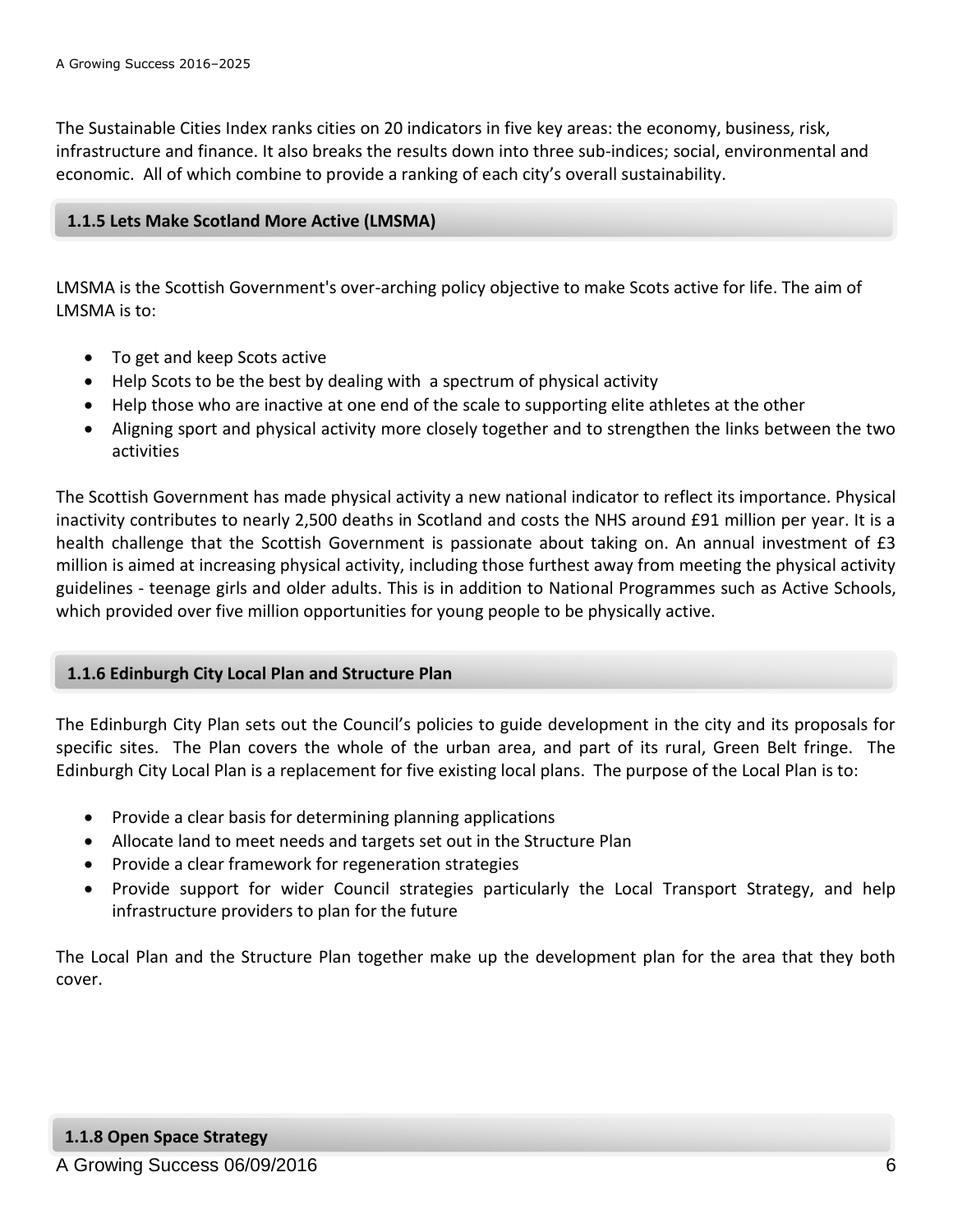The strategy is under review and will be updated during 2016/17. This statutory document will include reference to allotments, the Allotment Strategy, and the Council's obligations to support food growing under the provisions of the Community Empowerment Act.

#### **1.1.9 National Food and Drink Policy for Scotland**

The aim of Scotland's Food and Drink policy is to promote Scotland's sustainable economic growth by ensuring that the Scottish Government's focus in relation to food and drink, and in particular its work with Scotland's food and drink industry, addresses quality, health and wellbeing, and environmental sustainability, recognising the need for access and affordability at the same time.

#### **1.1.10 Health Inequalities**

Reducing inequalities in health is critical to achieving the Scottish Government's aim of making Scotland a better, healthier place for everyone, no matter where they live. While the health of the country as a whole is improving, the fact is that some inequalities are widening. That requires concerted action across government.

Health inequalities can be a matter of personal lifestyles such as smoking or lack of physical activity. However, as important are community, economic, cultural and environmental factors.

The Scottish Government is endeavouring to find ways of reducing those inequalities, not only in health, but in all the other factors that lead to some people in Scotland being more disadvantaged than the majority.

#### **1.1.12 Sustainable Development**

Sustainable Edinburgh 2020 (SE2020) is the Council's Framework for the sustainable development of the city until 2020. Its vision is that "Edinburgh in 2020 will be a low carbon, resource efficient city, delivering a resilient local economy and vibrant flourishing communities in a rich natural setting." The Framework is based on the ten Aalborg Commitments.

#### **1.1.13 The Edinburgh Local Biodiversity Action Plan 2016 -2018**

The Edinburgh Local Biodiversity Action Plan 2016-2018 (ELBAP) outlines a partnership approach to biodiversity across the city and includes gardening allotments and food growing which is reflected in the "Action Plan for Green Networks".

| <b>Action</b><br><b>Number</b> | Site type                                   | <b>Action/Activity</b>                                              | <b>Timescale</b> |
|--------------------------------|---------------------------------------------|---------------------------------------------------------------------|------------------|
| G20                            | Gardening<br>allotments and food<br>growing | Identify sites or projects for the creation of new allotments       | Ongoing          |
| G21                            | Gardening<br>allotments and food<br>growing | Identify and create community gardens in<br>areas of<br>deprivation | Ongoing          |
| G <sub>22</sub>                | Gardening                                   | Increase the number of people growing their own food and/or         | 2018             |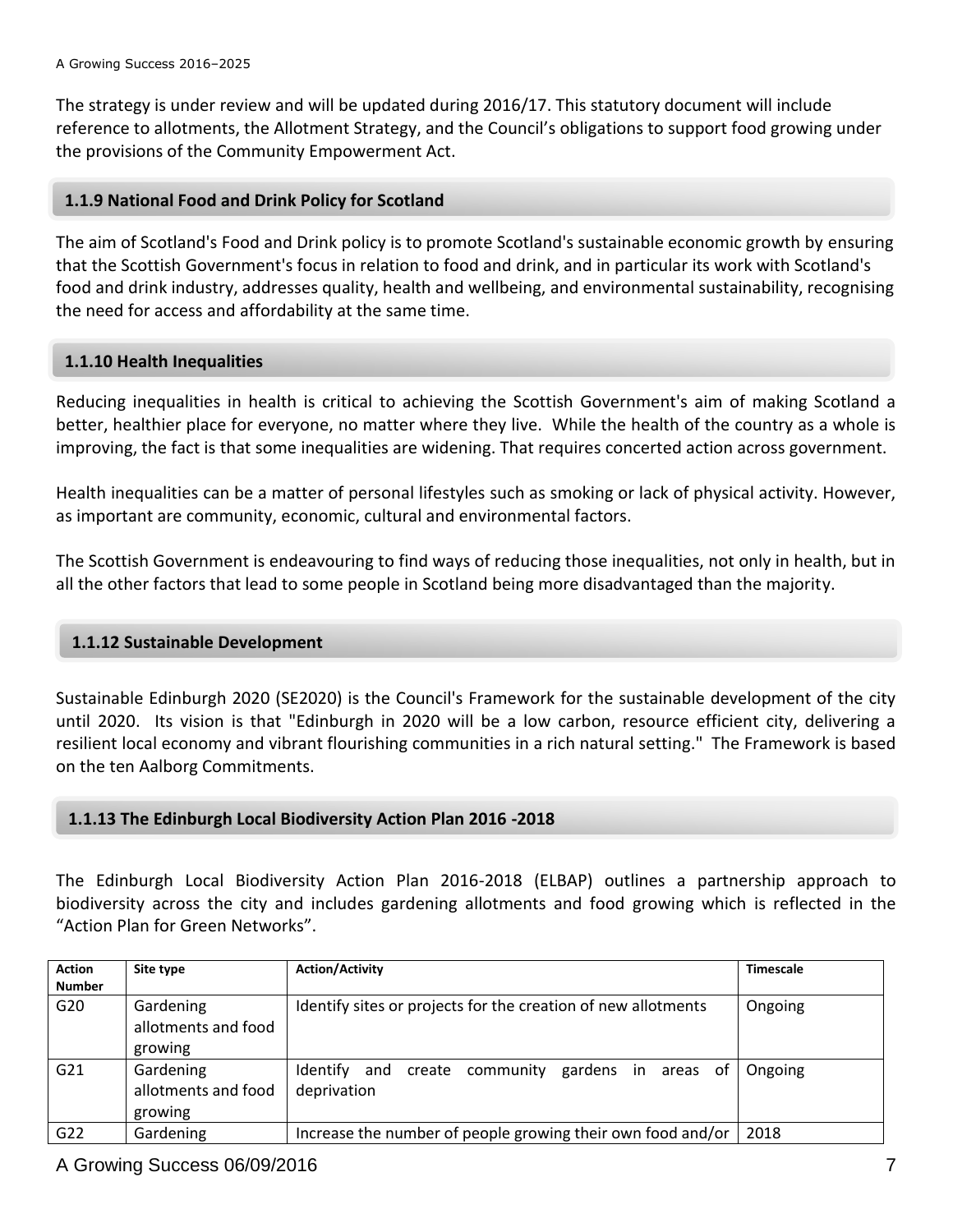|                 | A Growing Success 2016-2025 |                                                                            |        |
|-----------------|-----------------------------|----------------------------------------------------------------------------|--------|
|                 |                             | allotments and food   the number of food growing areas, targeting areas of |        |
|                 | growing                     | deprivation                                                                |        |
| G <sub>23</sub> | Gardening                   | Increase the number of allotment sites/plots in the city and               | 2018   |
|                 | allotments and food         | encourage the lease of appropriate sites to engaged                        |        |
|                 | growing                     | communities e.g. Pilton Gardeners, Duddingston Field                       |        |
| G <sub>24</sub> | Gardening                   | Increase the number of people growing their own food in                    | Annual |
|                 | allotments and food         | Saughton Park through working with RCHS and SRUC who will                  |        |
|                 | growing                     | provide learning and teaching resources and courses                        |        |

# **1.2 The Value of Allotments and Gardening**

Allotments provide many benefits for plot holders and their families, but also to the local environment and community. In terms of individual and social wellbeing, they offer physically active outdoor exercise, mental refreshment and stimulus, as well as the production of good value, nutritional fruit and vegetables. Less obvious are the wider benefits. Allotments form part of the open space resource of the city, and can be a focus for education and public enlightenment, neighbourliness and social solidarity. Allotment sites also encourage interaction with nature and make a significant contribution to biodiversity and sustainability.

Allotments and gardening contribute to all of the five Strategic Objectives established by the Scottish Government in the Local Government in Scotland Act 2003, which gives a local authority the power to do anything which it considers is *"likely to promote or improve the well-being of its area and the persons within that area".*

#### **1.2.1 Wealthier & Fairer**

Allotments are available to all and are particularly attractive for those who do not have their own garden space. Edinburgh offers allotments on a first come basis and rental discounts are available to those citizens who are unemployed, students or over state retirement age.

#### **1.2.2 Healthier**

Gardening is an excellent way to keep physically fit and is an important activity for mental well-being. Current recommendations are that adults should participate in 30 minutes of moderate physical activity at least five days a week. Evidence suggests that physical access to nature helps people recover from illness more quickly, reduces stress and lowers blood pressure.

While the demographic of allotment gardens will undoubtedly change with the influx of younger people, allotment gardening continues to attract older people. This is a section of society for whom it is key that they take part in physical activity on a regular basis, and the exercise that allotment gardening provides can help keep older people active for longer. This reduces the chances that they will need to be cared for long term by local authorities and other public agencies. Children also benefit from becoming involved in gardening and food production through gardening, and allotments can provide a safe and welcoming space where parents and children spend time together, supporting family learning and intergenerational good practice.

#### A Growing Success 06/09/2016 8 **1.2.3 Greener**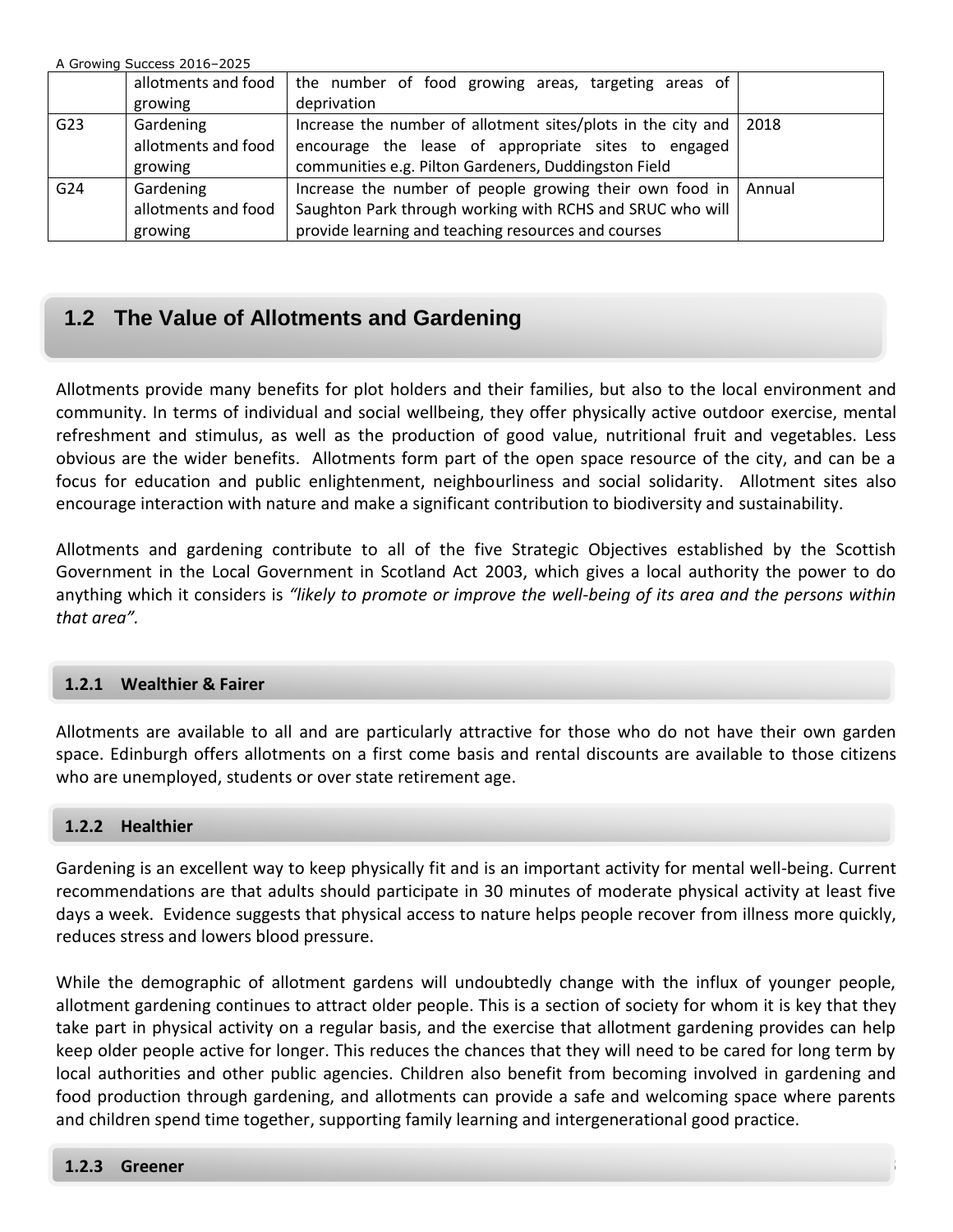Allotments contribute significantly to the biodiversity of the urban environment, providing food and shelter to many plant and animal species, as well as functioning as an important link in the greenspace network. In Edinburgh allotment holders follow organic growing principles and compost their green waste. New allotment sites developed within the last five years are fully organic and include those at Albert Street, Dumbryden, Baronscourt, Kirkliston, India Place, Inchkeith, Hawkhill & Nisbet, Northfield Drive, Drumbrae and Victoria Park.

Allotment gardening develops and demonstrates practices that will mitigate the adverse effects of climate change, including personal behavioural change. They help promote composting, and can be managed in ways that demonstrate sustainable practices like rainwater collection. They also promote local food production, so that "food miles" (transport costs and carbon emissions) are reduced, thus contributing towards the commitments made by City of Edinburgh Council under Scotland's Climate Change Declaration and towards emissions reduction targets set out in the Climate Change (Scotland) Act 2009.

#### **1.2.4 Safer & Stronger**

Allotments are often at the heart of the community and allotment/gardening associations are important contributors to local advocacy and democracy. Volunteering is a central element of allotment management and for many people a starting point for a lifetime of social interaction and active citizenship.

Allotments provide an interactive community of people. While this benefits everyone on a site, it can also be particularly important for individuals who might otherwise be isolated, such as older people, the unemployed, or those with health issues. Several Edinburgh allotments have links with environmental and care charities, schools and other bodies, further increasing interaction opportunities.

#### **1.2.5 Smarter**

Gardening involves many practical and academic skills, and has been shown to have immense benefits as part of neurological and social rehabilitation projects. Many allotments are used to develop learning and engagement in sustainable development, including horticultural therapy for those with learning difficulties and/or seeking better life opportunities. For many, they also act as a catalyst for lifelong learning and formal education.

# **1.3 Allotments in Edinburgh**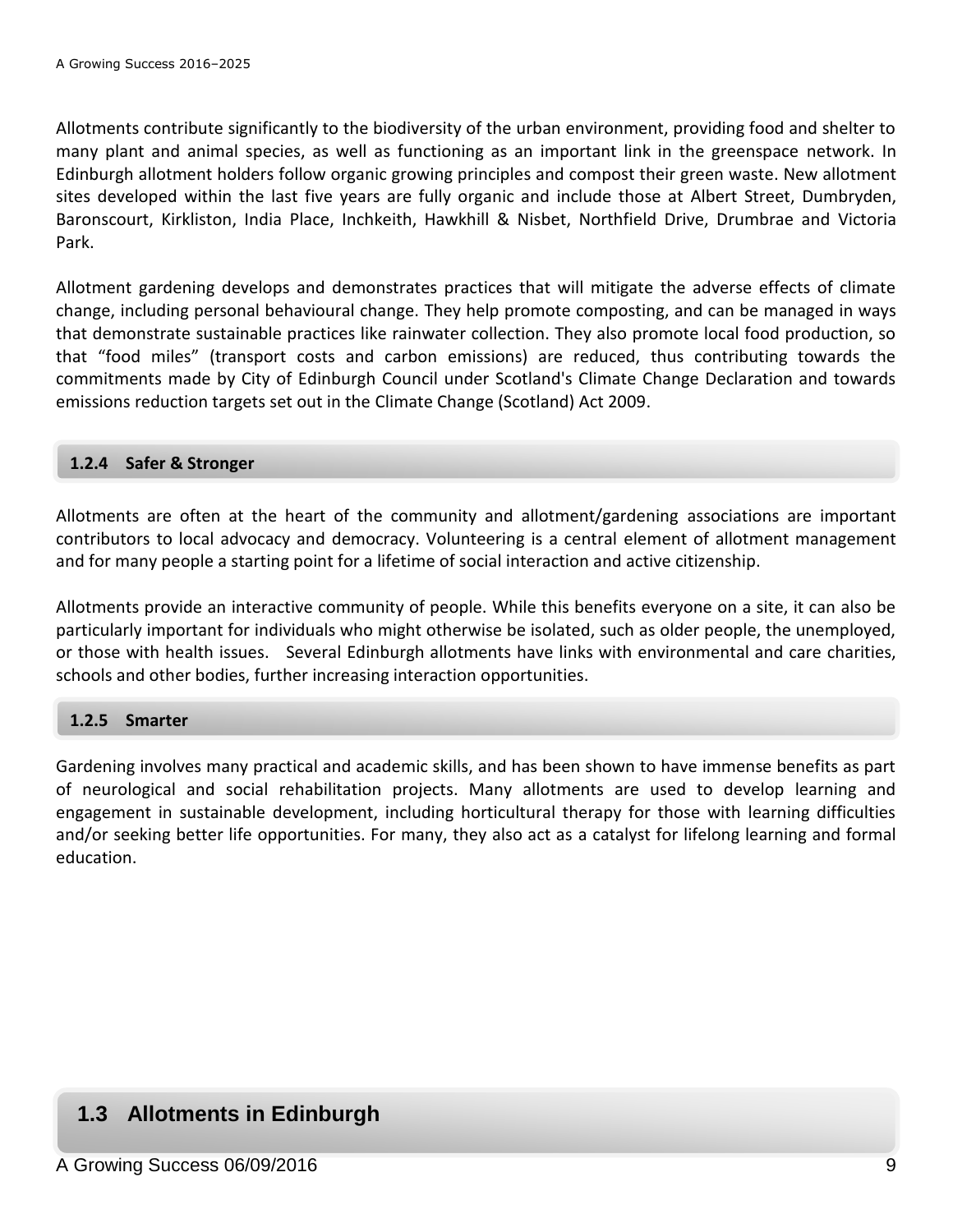#### **1.3.1 Allotment provision**

In 2010 Edinburgh had 34 allotment sites. Between 2011 and 2015 a further 11 sites were developed at Kirkliston, Albert Street, Inchkeith, India Place, Hawkhill / Nisbet, Drumbrae, Baronscourt, Prestonfield, Northfield Drive, Dumbryden and Victoria Park, as well as extending the Stenhouse allotments. One small site at Morningside Station was removed from the account. There are now a total of 44 sites, all with varying size plots. A Council Allotment Officer is responsible for the majority of these sites. Management duties include the letting of plots, invoicing rents, operation of waiting lists, the maintenance functions of each site and the development of new sites. In total there are now 1,724 allotment plots (Table 1) of which, The Council directly manages 1,488. Many allotments have local associations that provide help with the management of their site. There are also privately owned as well as "Common Good" sites which are managed and maintained exclusively by a site committee.

Allotment plots are allocated to those furthest up the allotment waiting list wishing to rent a vacant plot at the relevant site. Where new sites are created, 50% of plots are let in this way, the remaining 50% being offered to residents adjacent to the new site. At the time of writing, there are 2,510 people on the Council's allotment plot waiting list. The turnover for allotments is currently 8% per year, consequently the waiting list is continually growing and the average waiting time is currently between five and nine years. The waiting list is regularly reviewed to ensure those nearing the top of the list are still interested in renting an allotment plot. Details of those on the waiting list are not handed to third parties without prior permission.

60% of allotment plot holders live within 2 miles of their plot. The demand for an allotment plot is greatest in the traditional tenement flat areas of the city (Table 2). It would therefore be reasonable to assume that demand is highest in areas where there is little access to garden space.

Allotment plot sizes across Edinburgh vary significantly, smaller plots proving to be increasingly popular in recent years. The Community Empowerment Act recognises the need for a customer-led service, making it a requirement that those wanting a plot less than 250m<sup>2</sup> in size specify the size of plot sought.

A survey carried out in March 2016 (see Table 3 ) shows that a high proportion of customers would prefer a half plot as their first choice, second preference would be a full plot and third a smaller plot. The Council will ensure that when a new site is built, all three options are made available to potential plot holders.

Information on the demographic of allotment holders has been gathered over the past 13 years, Table 4 indicates the profile and demonstrates both the changes over time and the current position.

Table 5 provides information regarding the turnover of allotments and impact of new allotment developments.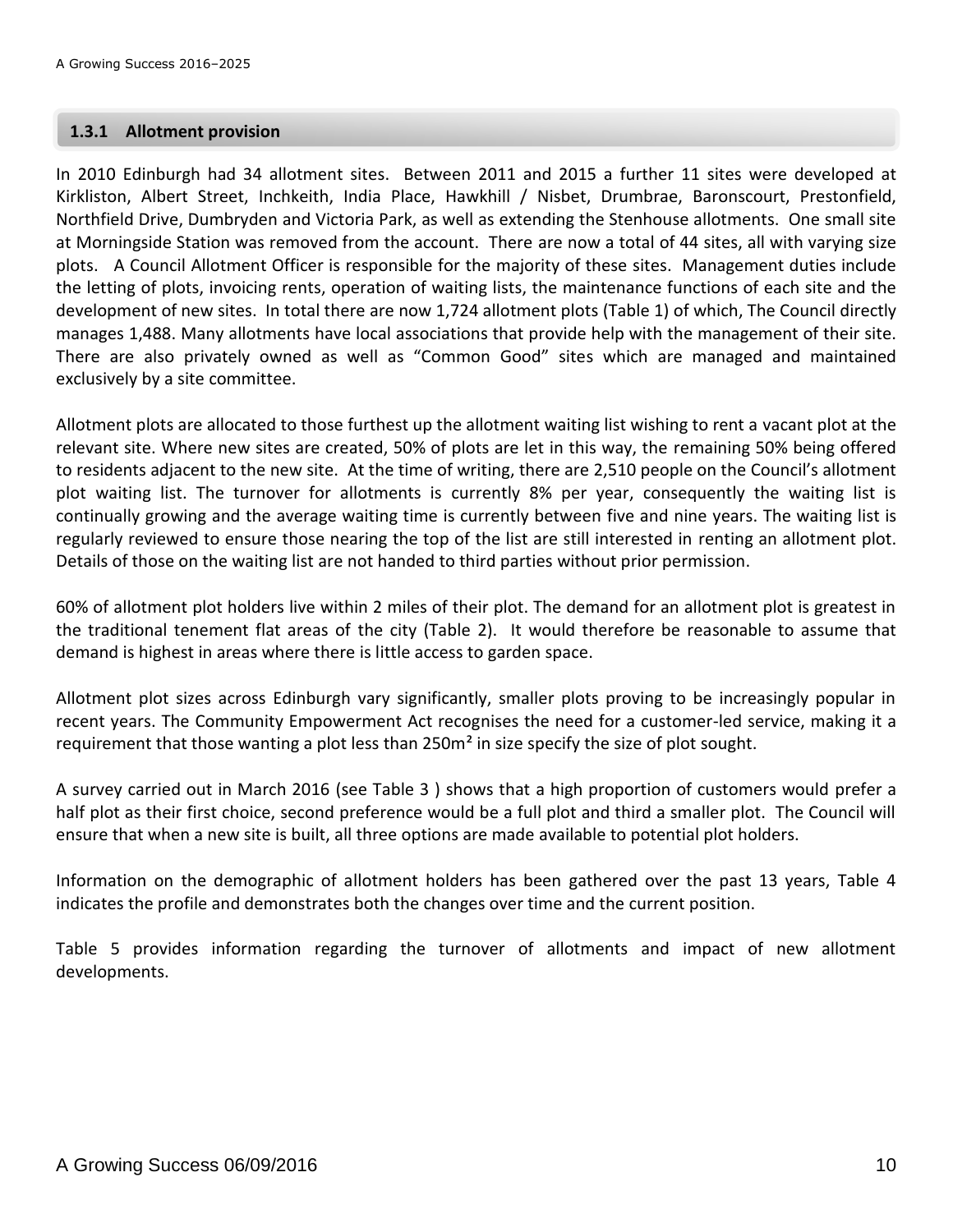# **4. Table 1: Allotments in Edinburgh**

| <b>Site</b>                   | Ownership                 | <b>Operated by</b>   | Plots May '16  |
|-------------------------------|---------------------------|----------------------|----------------|
| Dean Gallery                  | City of Edinburgh Council | Devolved             | 12             |
| East Scotland St Lane Nth     | City of Edinburgh Council | Devolved             | $\overline{7}$ |
| East Scotland St Lane Sth     | City of Edinburgh Council | Devolved             | $\mathbf{1}$   |
| Greendykes                    | City of Edinburgh Council | Devolved             | 26             |
| Westerhailes                  | City of Edinburgh Council | Devolved             | 80             |
| <b>Albert Street</b>          | City of Edinburgh Council | Housing              | 4              |
| <b>Hawkhill and Nisbet</b>    | City of Edinburgh Council | Housing              | 12             |
| Prestonfield                  | City of Edinburgh Council | Housing              | 13             |
| Baronscourt                   | City of Edinburgh Council | Parks and Greenspace | 20             |
| <b>Bridgend Farm</b>          | City of Edinburgh Council | Parks and Greenspace | 54             |
| Cambridge Avenue              | City of Edinburgh Council | Parks and Greenspace | 10             |
| Carricknowe                   | City of Edinburgh Council | Parks and Greenspace | 43             |
| <b>Chesser Crescent</b>       | City of Edinburgh Council | Parks and Greenspace | 13             |
| <b>Claremont Park</b>         | City of Edinburgh Council | Parks and Greenspace | 62             |
| Craigentinny                  | City of Edinburgh Council | Parks and Greenspace | 47             |
| Drumbrae                      | City of Edinburgh Council | Parks and Greenspace | 20             |
| Dumbryden                     | City of Edinburgh Council | Parks and Greenspace | 33             |
| Ferry Road                    | City of Edinburgh Council | Parks and Greenspace | 77             |
| <b>Findlay Avenue</b>         | City of Edinburgh Council | Parks and Greenspace | $\overline{7}$ |
| Hutchinson Loan               | City of Edinburgh Council | Parks and Greenspace | $\overline{7}$ |
| Inchkeith                     | City of Edinburgh Council | Parks and Greenspace | 10             |
| India Place                   | City of Edinburgh Council | Parks and Greenspace | 27             |
| <b>Inverleith Park</b>        | City of Edinburgh Council | Parks and Greenspace | 173            |
| Kirkliston                    | City of Edinburgh Council | Parks and Greenspace | $\overline{7}$ |
| Lady Road                     | City of Edinburgh Council | Parks and Greenspace | 37             |
| Leith Links                   | City of Edinburgh Council | Parks and Greenspace | 39             |
| Northfield                    | City of Edinburgh Council | Parks and Greenspace | 16             |
| <b>Pilrig Park</b>            | City of Edinburgh Council | Parks and Greenspace | 38             |
| Prospect Bank                 | City of Edinburgh Council | Parks and Greenspace | 11             |
| Redhall                       | City of Edinburgh Council | Parks and Greenspace | 48             |
| Restalrig                     | City of Edinburgh Council | Parks and Greenspace | 28             |
| <b>Saughton Mains</b>         | City of Edinburgh Council | Parks and Greenspace | 174            |
| <b>Stenhouse Drive</b>        | City of Edinburgh Council | Parks and Greenspace | 70             |
| Victoria Park                 | City of Edinburgh Council | Parks and Greenspace | 16             |
| Warriston                     | City of Edinburgh Council | Parks and Greenspace | 120            |
| <b>West Mains</b>             | City of Edinburgh Council | Parks and Greenspace | 89             |
| Midmar 1 & 2                  | Leased to Council         | Parks and Greenspace | 163            |
| <b>Craigentinny Telferton</b> | Private                   | Private              | 62             |
| Portobello East Junction      | Private                   | Private              | 25             |
| Relugas Place                 | Private                   | Private              | 4              |
| Roseburn Cliff                | Private                   | Private              | 4              |
| Slateford Green               | Private                   | Private              | 12             |
| <b>Succoth Gardens</b>        | Private                   | Private              | 3              |
| <b>TOTAL</b>                  |                           |                      | 1,724          |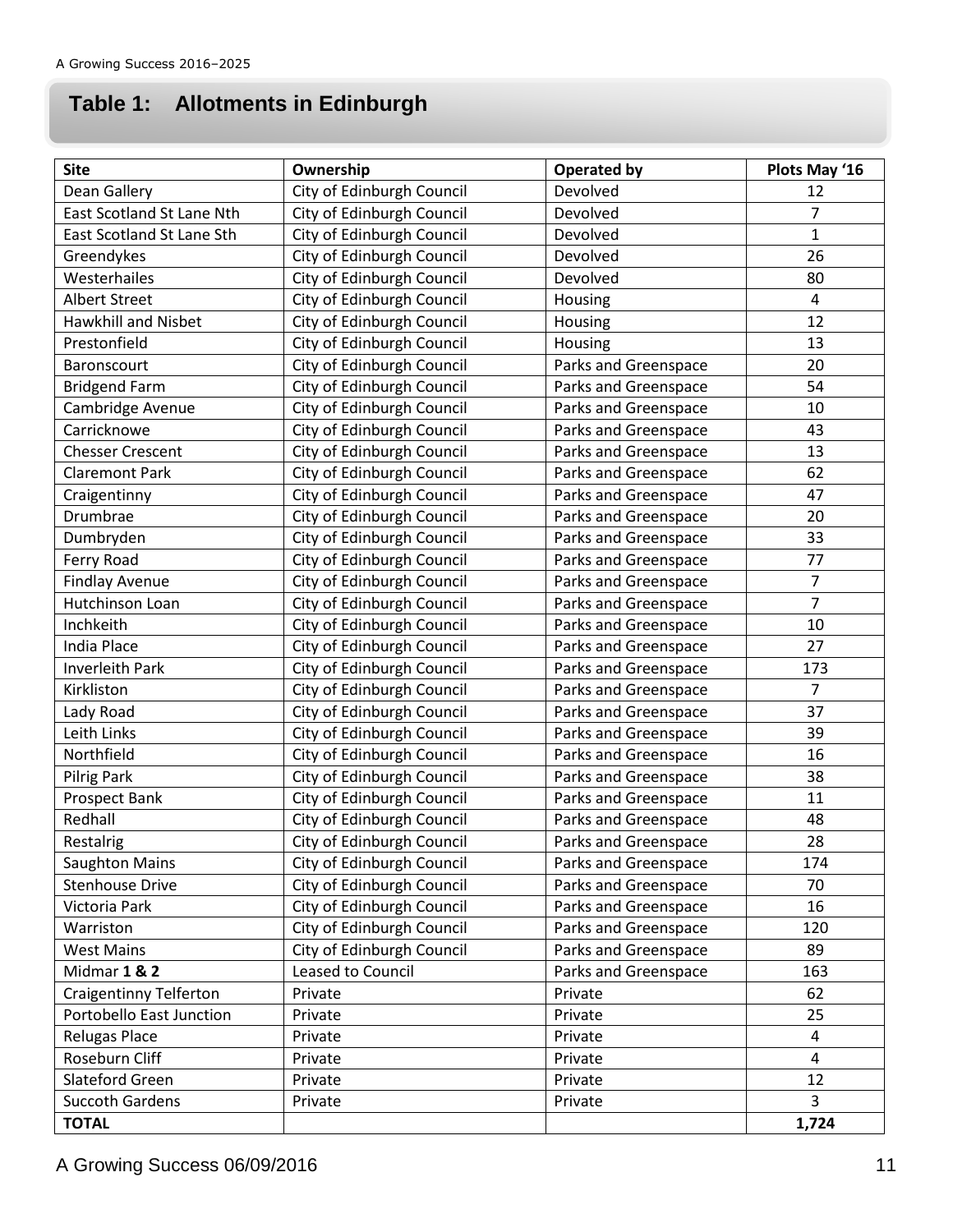# **7. Table 2: Allotment Waiting List by Postcode Area 2015**

| Post code       | Area                       | No  | %age |
|-----------------|----------------------------|-----|------|
| EH <sub>6</sub> | Leith                      | 547 | 19%  |
| EH <sub>3</sub> | Inverleith                 | 314 | 11%  |
| EH4             | Stockbridge/Barton         | 288 | 10%  |
| EH <sub>7</sub> | Restalrig / Craigentinny   | 258 | 9%   |
| EH10            | Morningside / Fairmilehead | 256 | 9%   |
| EH <sub>9</sub> | Marchmont / Grange         | 191 | 7%   |
| EH <sub>8</sub> | Newington / Mountcastle    | 158 | 6%   |
| EH <sub>5</sub> | Granton                    | 129 | 5%   |
| <b>EH11</b>     | Saughton / Sighthill       | 147 | 5%   |
| Other           | City wide                  | 557 | 20%  |

# **5. Table 3: Preferred Size of Allotment Plot**

| <b>Answer Options</b>                                                                                                                   | Most<br><b>Preferred</b>     | Second<br>Preferred | Least<br>Preferred | Rating<br>Average | Response<br>Count |  |  |  |
|-----------------------------------------------------------------------------------------------------------------------------------------|------------------------------|---------------------|--------------------|-------------------|-------------------|--|--|--|
|                                                                                                                                         | 1                            | 2                   | 3                  |                   |                   |  |  |  |
| Full Plot - approx 250 - 185 sq metres (approx<br>double row of 8 parked cars)                                                          | 253                          | 192                 | 225                | 1.96              | 670               |  |  |  |
| Half Plot - approx 125 - 92 sq metres (approx<br>double row of 4 parked cars)                                                           | 370                          | 314                 | 1                  | 1.46              | 685               |  |  |  |
| A smaller plot - approx 20-25 sq metres (approx<br>single row of 2 parked cars and built off the<br>ground with options for easy access | 82                           | 149                 | 417                | 2.52              | 648               |  |  |  |
|                                                                                                                                         | <b>Answered Question 707</b> |                     |                    |                   |                   |  |  |  |
| <b>Skipped Question 45</b>                                                                                                              |                              |                     |                    |                   |                   |  |  |  |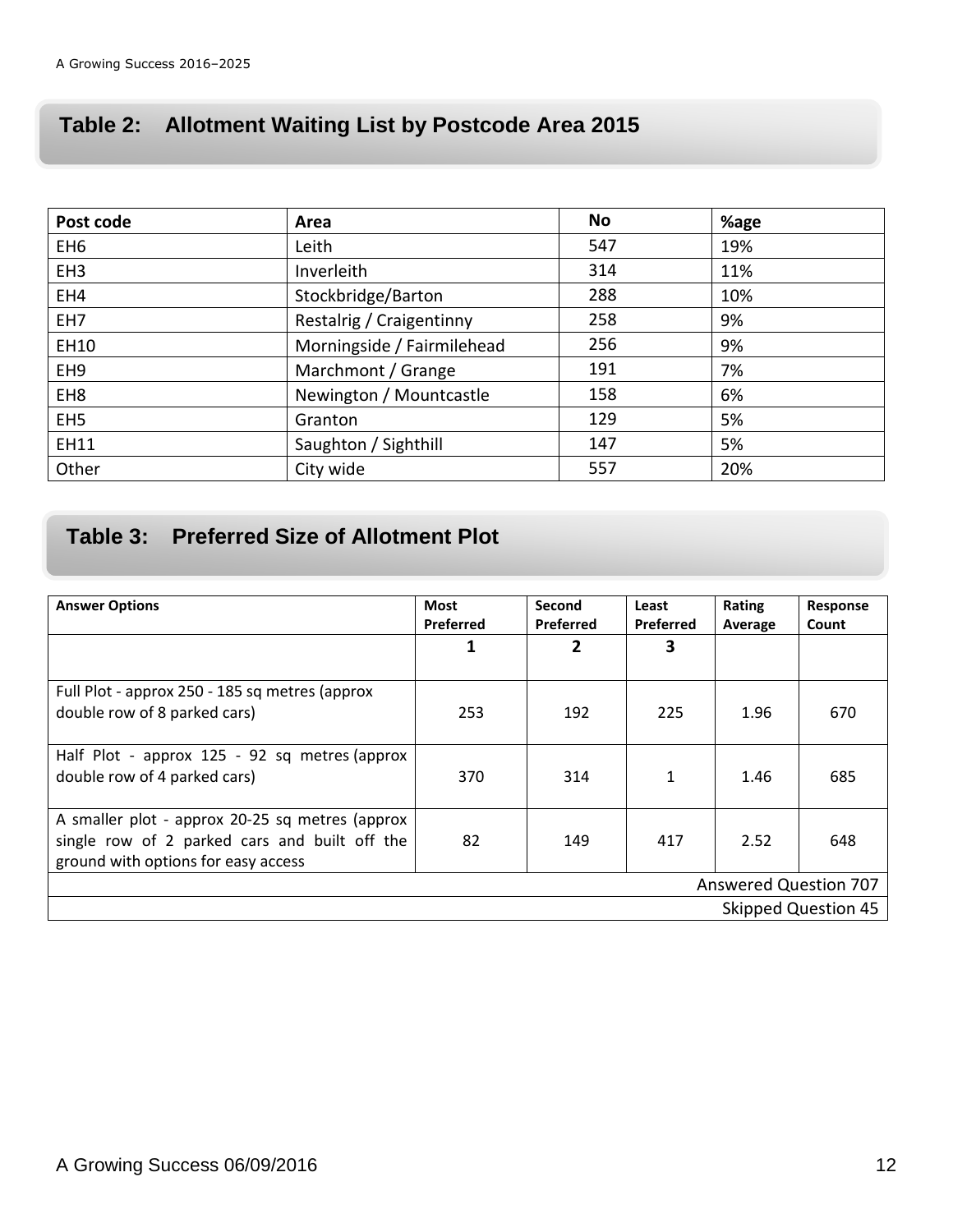# **8. Table 4: Profile of Allotment Holders**

|                          | 2002 | 2007 | 2015 |
|--------------------------|------|------|------|
| $\frac{\text{Age}}{<}24$ | 0%   | 0%   | 0%   |
| $25 - 34$                | 5%   | 3%   | 2%   |
| $35 - 54$                | 39%  | 38%  | 40%  |
| $\frac{1}{55+1}$         | 53%  | 58%  | 53%  |
| No response              | 3%   | 1%   | 5%   |

| Gender      | 2002 | 2007 | 2015 |
|-------------|------|------|------|
| Male        | 40%  | 47%  | 47%  |
| Female      | 58%  | 50%  | 53%  |
| No response | 2%   | 2%   | 0%   |

| <b>Health condition</b> | 2002 | 2007 | 2015 |
|-------------------------|------|------|------|
| Health condition        | 13%  | 9%   | 22%  |
| No health condition     | 80%  | 84%  | 78%  |
| No response             | 7%   | 7%   | 0%   |

# **Table 5: Turnover of Allotments**

| <b>Allotment Turnover</b> | 2011 | 2012     | 2013       | 2014 | 2015 |
|---------------------------|------|----------|------------|------|------|
| Percentage                | 7%   | 7%       | 8%         | 9%   | 8%   |
| Number                    | 93   | ດາ<br>⊃∠ | 11つ<br>ᆂᆂᇦ | 120  | 114  |

#### **1.3.3 Allotment Strategy Steering Group**

The Steering group is made up of representatives from the City of Edinburgh Council, the Federation of Edinburgh and District Allotments and Gardens Associations (FEDAGA) and the Scottish Allotments and Gardens Society (SAGS). It was formed to oversee the implementation of the first and second Allotment Strategies, as well as other issues relating to allotments in Edinburgh. The group calls upon experts to provide advice on particular issues as they arise. The group has advised the Council on the production of this third strategy.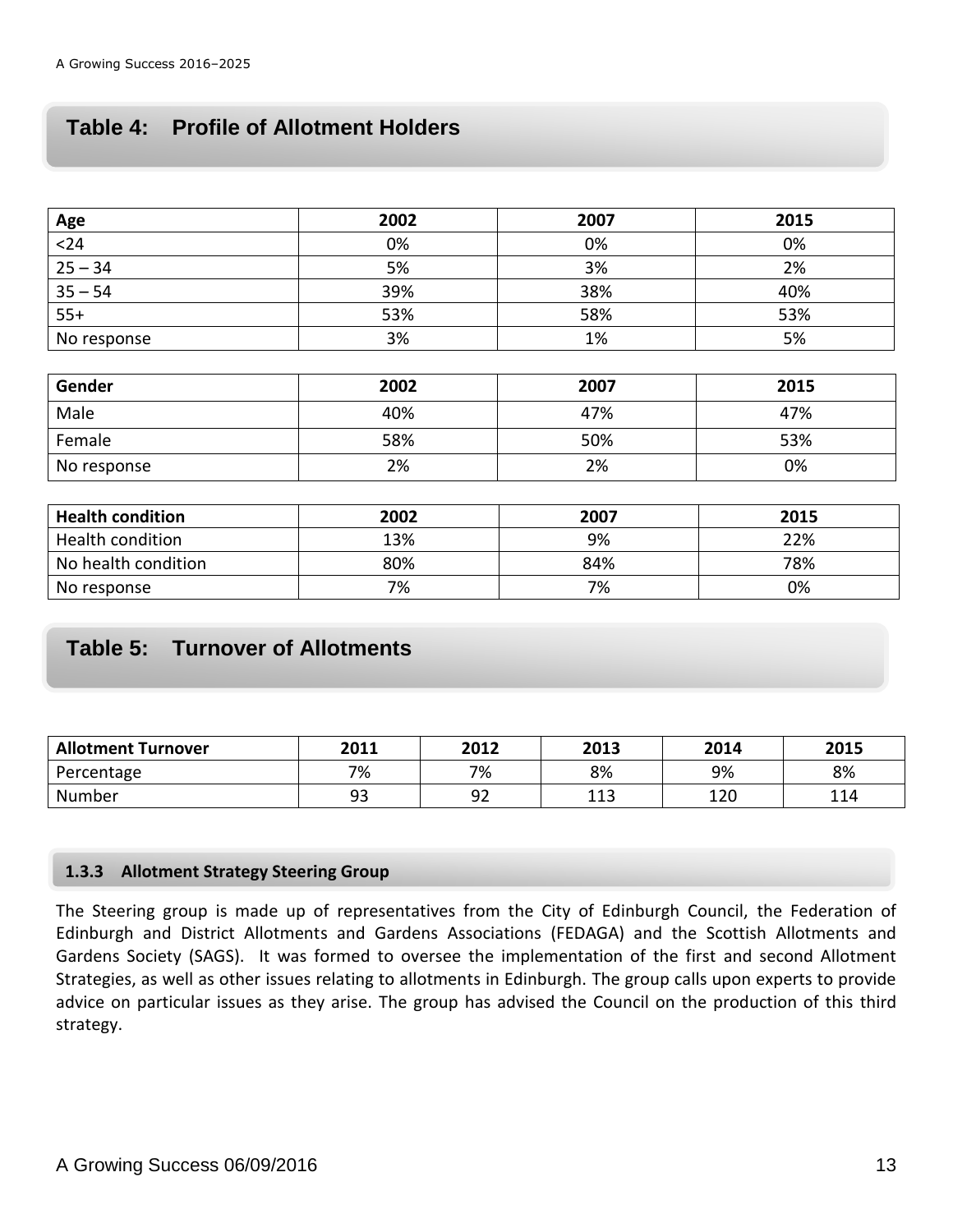#### **1.3.4 Funding & Rents**

The Council currently commits £99,851 a year on managing and upkeep of its allotments, £17,261 of which is an overhead apportionment. Of this, approximately £80,000 is recovered from annual rents (Table 3). Since the launch of Cultivating Communities in 2002 a total of £306,174 has been spent on improving allotments in the capital. A further £250,000 was spent on the construction of Bridgend Allotment site, with funding coming From the Council, the Big Lottery Fund and support in kind from NHS Lothian for the Bridgend Allotment Community Health Inclusion Project.

Plot rents have risen in line with rates agreed in the 2010-2015 Allotment Strategy. In 2016 allotment rents were reviewed as part of the wider Council's budget consultation process and subsequently increased by four percent. Current rental rates are:

#### **Table 6: Allotment Rental Rates**

| Full Plot<br>Half Plot<br>Raised Bed                                        | £104/pa<br>£52/pa<br>£26 | with concession(*)<br>with concession(*)<br>no concession | £52/pa<br>£26/pa |  |  |  |  |
|-----------------------------------------------------------------------------|--------------------------|-----------------------------------------------------------|------------------|--|--|--|--|
| * concession available to students, unemployed or over state retirement age |                          |                                                           |                  |  |  |  |  |

#### **1.3.5 Communication and Promotion**

Most Council managed sites have notice boards used by the site association or representative, FEDAGA and the Council to post information. Monthly digital newsletters are published by FEDAGA and sent to those plot holders who have provided their email address. The Council's website provides information on allotment sites, waiting times, management rules and inspection, termination and appeals procedure. FEDAGA also operates a website containing additional information. Some allotment site associations hold open days to allow the general public access to the site and showcase the work and produce of the allotment holders. Other site associations welcome schools to visit their sites.

FEDAGA consists of affiliated Allotment Garden Associations drawn together with the mutual interest of promoting best practices; improvement of conditions; education; training; protection and co-operative trading. All Council owned and managed sites and some independent sites are affiliated to FEDAGA which represents the tenants of these sites. The Federation operates through an elected Management Committee which meets on a monthly basis.

It has been in existence for over 100 years dating back to the rise in interest in allotments which is widely linked to the return of men from World War 1 and the high level of unemployment experienced at that time.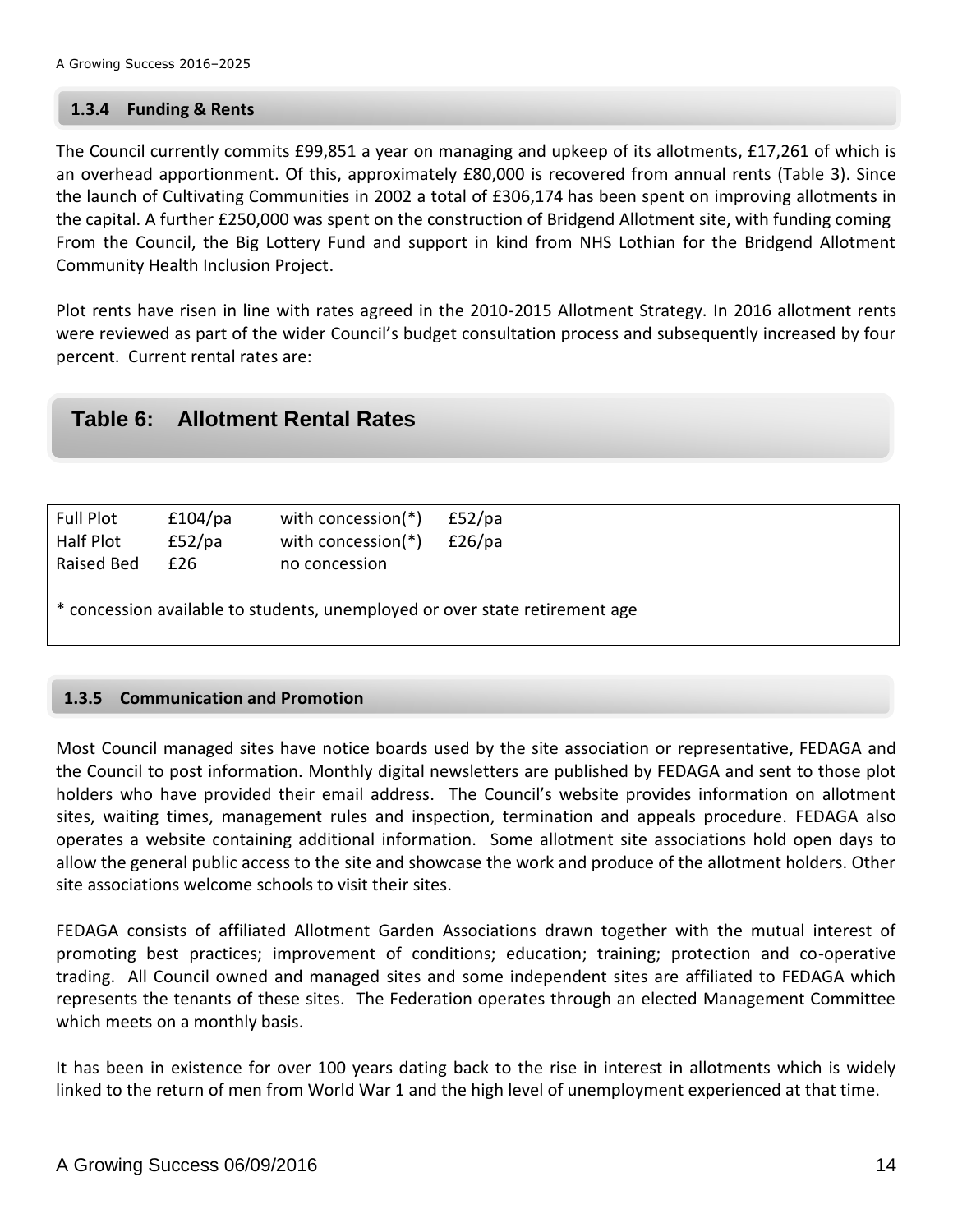#### A Growing Success 2016–2025

In the 1960s and 70s, improved employment, an expanding population, the opportunities of foreign travel and the introduction of large supermarkets changed the way that people looked at food and local produce was deemed passé. Many public and private allotment sites fell to housing development and cheap imported vegetable products, blemish free and uniform contributed to the demise of the home grown product.

In the 1990s, with the rise of a younger and fitter retired population, the recognition of the importance of a healthy lifestyle and a re-discovered taste for local produce the demand for allotment plots has outstripped supply. Although 11 new allotment sites have been constructed since 2011, today Edinburgh has a significant waiting list and insufficient resource to create allotments at the rate required.

Information regarding the number of allotments and whether they are full, half or raised beds is contained within Table 7. This indicates that Edinburgh has over 20 hectares of land used for allotments and that the average full plot size is 194 m<sup>2</sup>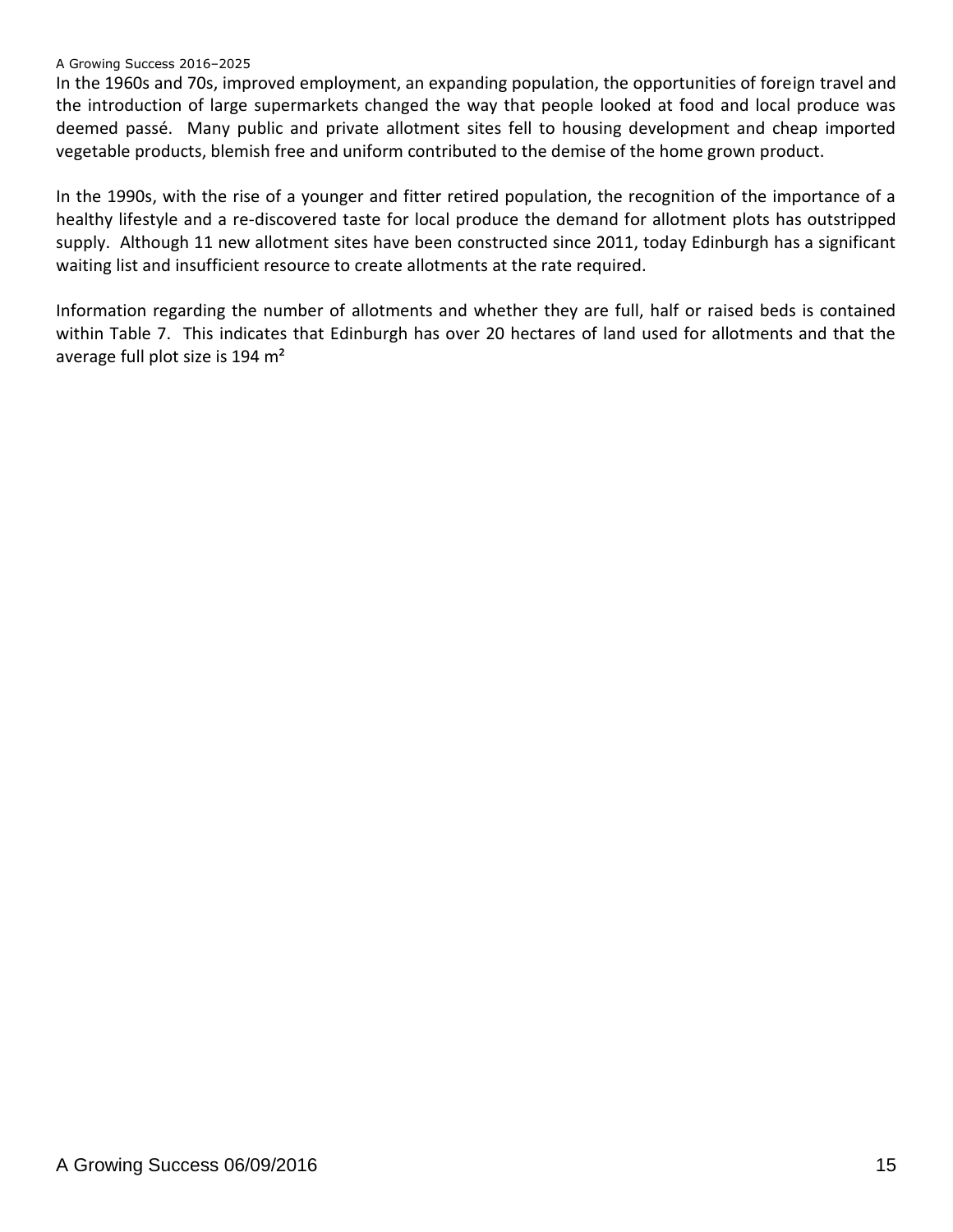# **Table 7: Profile of Allotment Plot Area by Category**

|                      | <b>Number</b>  | <b>Number</b>  | <b>Number</b>    |                |                  | Average   | Average   |
|----------------------|----------------|----------------|------------------|----------------|------------------|-----------|-----------|
|                      | of full        | of half        | of raised        | <b>Total</b>   | <b>Site Area</b> | full plot | half plot |
| <b>Site</b>          | plots          | plots          | beds             | plots          | m2               | m2        | m2        |
| <b>Albert Street</b> | 0              | $\Omega$       | 4                | 4              | 120              |           |           |
| Barnscourt           | 0              | 20             | 0                | 20             | 1,620            |           | 81        |
| Bridgend             | 45             | 9              | $\boldsymbol{0}$ | 54             | 9,951            | 201       | 101       |
| Cambridge            | $\overline{2}$ | 8              | $\boldsymbol{0}$ | 10             | 1,572            | 262       | 131       |
| Carrick Knowe        | 27             | 16             | $\boldsymbol{0}$ | 43             | 9,460            | 270       | 135       |
| Chesser              | 8              | 5              | $\mathbf 0$      | 13             | 1,995            | 190       | 95        |
| Claremont            | 20             | 42             | 0                | 62             | 7,592            | 185       | 93        |
| Craigentinny         | 41             | 6              | 0                | 47             | 6,134            | 139       | 70        |
| Drumbrae 1 & 2       | $\mathbf 0$    | $\mathbf 0$    | 20               | 20             | 961              |           |           |
| Dumbryden            | $\overline{7}$ | 26             | 0                | 33             | 3,994            | 200       | 100       |
| Ferry Rd             | 26             | 51             | $\boldsymbol{0}$ | 77             | 9,156            | 178       | 89        |
| <b>Findlay Av</b>    | 6              | $\mathbf 1$    | 0                | $\overline{7}$ | 1,570            | 242       | 121       |
| Hawkhill & Nisbet    | $\mathbf 0$    | 0              | 12               | 12             | 366              |           |           |
| Hutchinson Loan      | $\mathbf 0$    | $\overline{7}$ | 0                | $\overline{7}$ | 692              | 198       | 99        |
| Inchkeith            | 0              | $\mathbf 0$    | 10               | 10             | 382              |           |           |
| <b>India Place</b>   | $\mathbf 0$    | 0              | 27               | 27             | 498              |           |           |
| Inverleith           | 83             | 90             | 0                | 173            | 23,806           | 186       | 93        |
| Kirkliston           | $\mathbf 0$    | $\overline{7}$ | $\boldsymbol{0}$ | $\overline{7}$ | 430              | 123       | 61        |
| Lady Road            | 13             | 24             | 0                | 37             | 5,676            | 227       | 114       |
| Leith Links          | 11             | 28             | 0                | 39             | 4,814            | 193       | 96        |
| Midmar               | 53             | 110            | $\boldsymbol{0}$ | 163            | 16,364           | 152       | 76        |
| Northfield Drive     | $\mathbf 0$    | 16             | $\boldsymbol{0}$ | 16             | 1,307            | 163       | 82        |
| Pilrig               | 9              | 29             | $\boldsymbol{0}$ | 38             | 4,241            | 180       | 90        |
| Prestonfield         | 0              | 13             | 0                | 13             | 1,040            |           | 80        |
| Propect Bank         | 4              | 7              | 0                | 11             | 1,416            | 189       | 94        |
| Redhall              | 35             | 13             | $\boldsymbol{0}$ | 48             | 7,795            | 188       | 94        |
| Restalrig            | 20             | 8              | $\pmb{0}$        | 28             | 4,712            | 196       | 98        |
| Saughton             | 144            | 30             | 0                | 174            | 31,460           | 198       | 99        |
| Stenhouse            | 33             | 3              | $\pmb{0}$        | 36             | 6,633            | 192       | 96        |
| Victoria Park        | $\pmb{0}$      | 16             | $\pmb{0}$        | 16             | 1,296            | 162       | 81        |
| Warriston            | 78             | 42             | $\boldsymbol{0}$ | 120            | 21,528           | 217       | 109       |
| <b>West Mains</b>    | 61             | 28             | $\pmb{0}$        | 89             | 15,358           | 205       | 102       |
| Total                | 726            | 655            | 73               | 1,454          | 203,939          | 194       | 97        |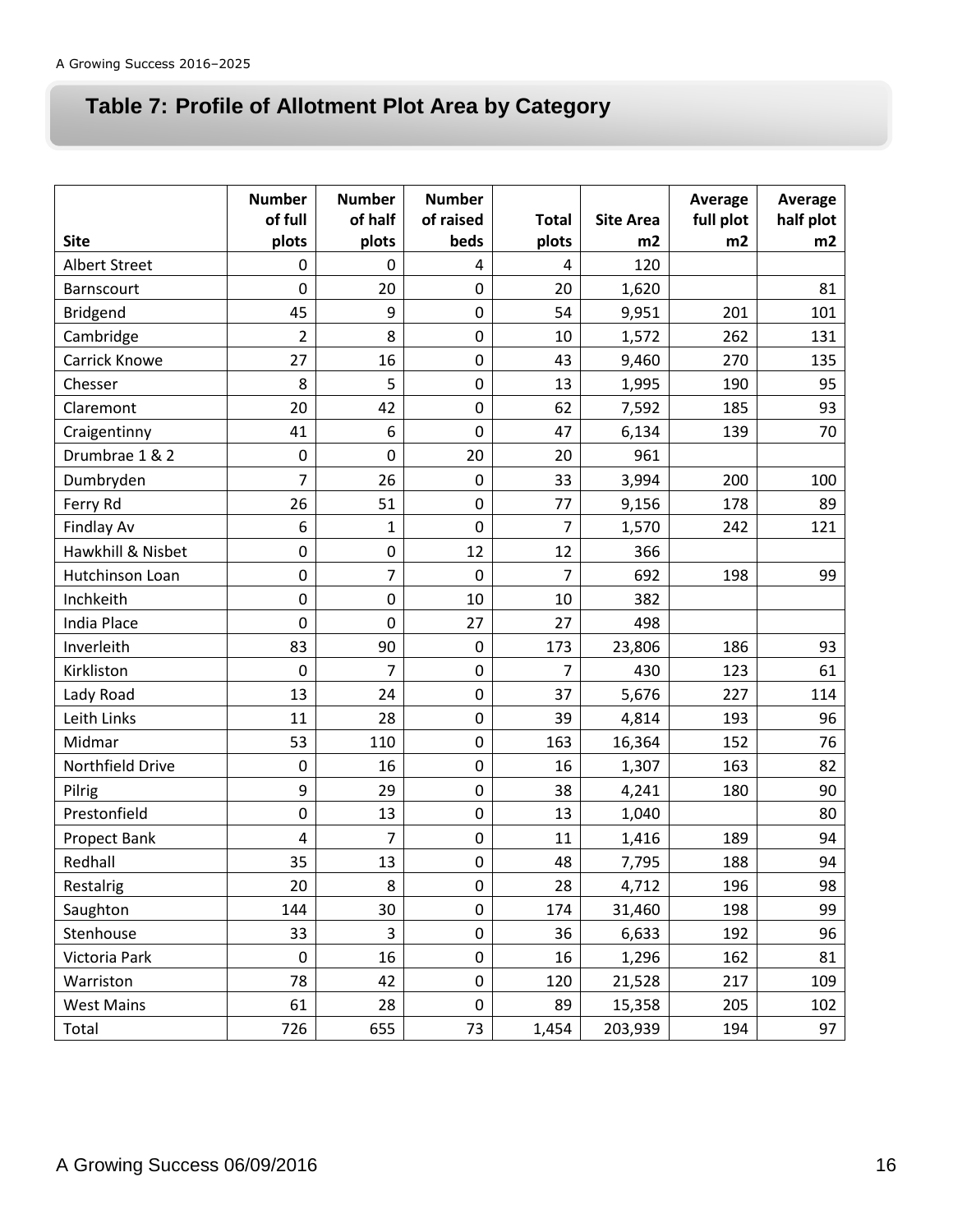# **9. 2. Purpose of Strategy**

The first Allotments Strategy for the City of Edinburgh ''Cultivating Communities'' was widely acclaimed for improving the standard of allotments in Edinburgh. However, the waiting list continued to grow. The second strategy "Cultivating Communities - A Growing Challenge" has gone some way to tackle this by providing an additional 344 plots of all sizes for rent. However, the number of people on the plot waiting list has also increased, and now stands at 2,510.

Appendix 2 lists the achievements of the Cultivating Communities  $-$  A Growing Challenge strategy, and sets out the reasons why some of its recommendations have not been implemented.

The overall objective of this third strategy is to meet the ever increasing demand for allotments by increasing allotment provision in Edinburgh and promoting alternative ways to grow your own food.

Objective 1: Ensure adequate provision of allotments

Objective 2: Develop a robust management system for allotments

Objective 3: Improve customer experience

Objective 4: Adoption of the revised Allotment Regulations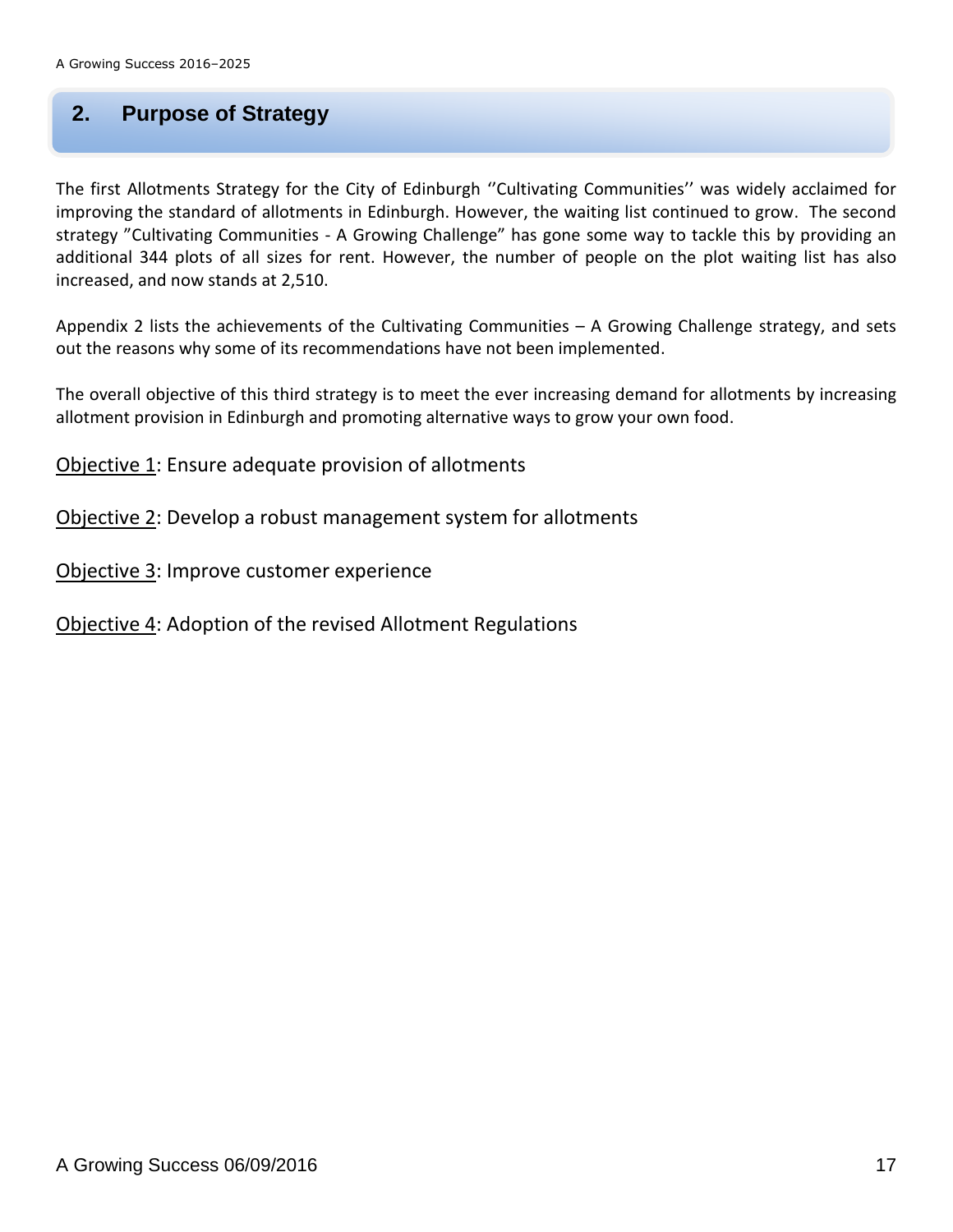# **3. Objectives for 2015 - 2025**

# **Objective 1: Ensure Adequate Provision of Allotments**

#### **Action 1.1: Create New Community Led Allotments**

Currently there are 44 allotment sites across Edinburgh. Of these:

- 28 are owned by the City of Edinburgh Council and managed by Parks and Greenspace
- 3 are owned by the City of Edinburgh Council and managed by Housing
- 5 are owned by the City of Edinburgh Council but have a devolved management system
- 6 are privately owned and managed
- 2 is leased by the City of Edinburgh Council and managed by Parks and Greenspace

Included within these are 11 new sites that have been built and opened during the lifetime of the previous strategies. Work has now been undertaken to investigate and review a further list of sites with a view to constructing more allotments. The list of sites was drafted using information gathered from the 2015 Allotment Survey and subsequently suggestions will be subject to a detailed analysis and appraisal system. Each site will be reviewed and appraised using the following methodology:

- Ownership
- Usage
- Soil Type
- Services
- Plot number per site
- Waiting list demand
- Public Transport
- Housing Area
- Security
- Parking

However, this list is not exhaustive and other appraisal factors are likely to come forward.

Sites identified will be handled sensitively and in full consultation with all stakeholders. The support and collaboration of users and local communities will be crucial to the success of new sites and effective communication will be required to promote the benefits to the wider community. Therefore, thorough community consultation will be undertaken with both external in internal stakeholders for all potential new sites.

Findings from consultation will shape the design of new allotment sites as will the Site Design Guide document published by SAGS.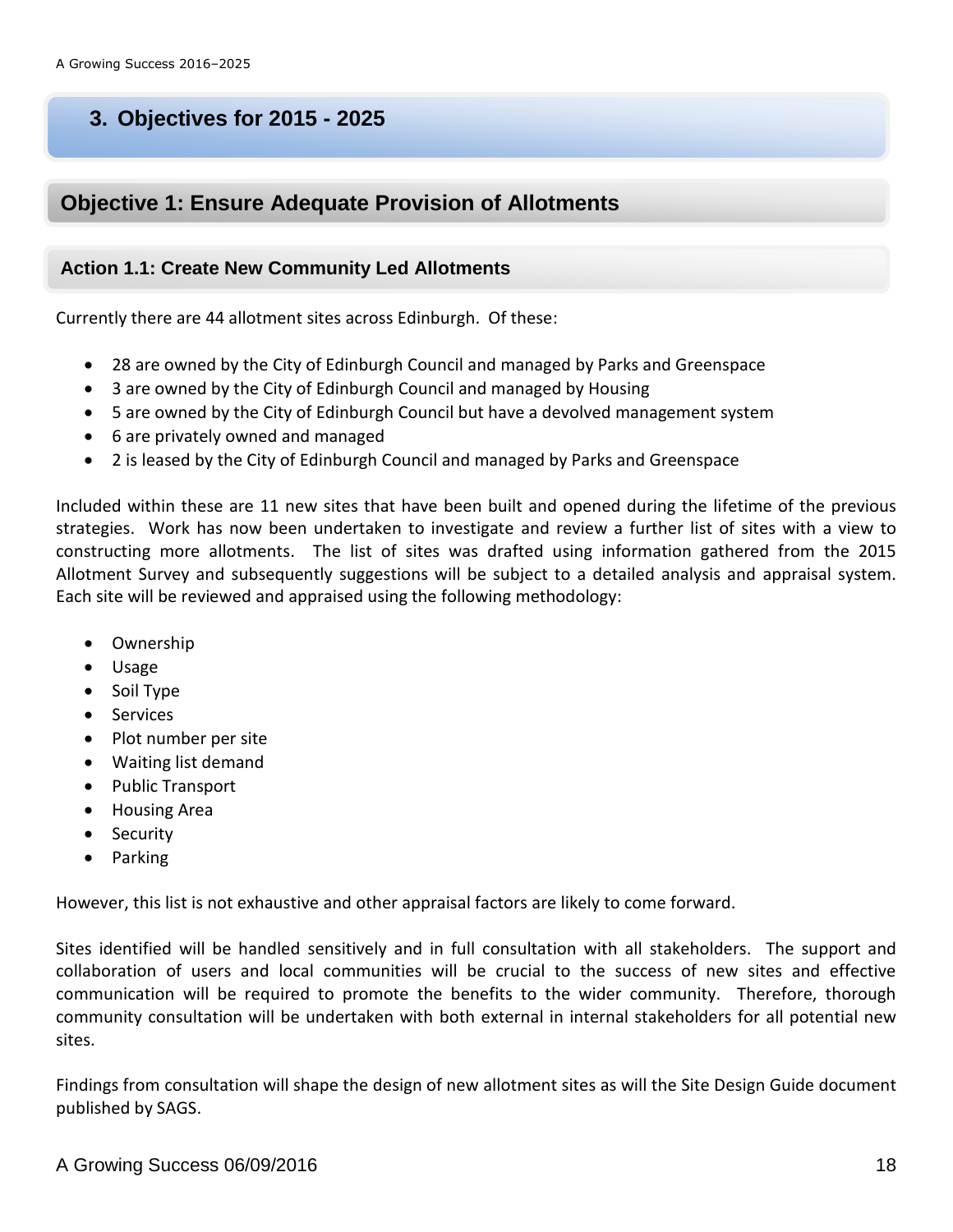#### A Growing Success 2016–2025

The Community Empowerment (Scotland) Act encourages people who are on the waiting list in a given area to come together and "take on" a piece of local Council ground (assuming that such ground exists). They will fundraise to transform the ground into an allotment site and thereafter manage the site independent of the Council but abiding by Council's set allotment regulations.

Tables 8 outline sites that will be considered for allotments, including the evaluation previously undertaken. Table 9 shows an additional list identified by the public, through the 2015 allotment consultation process, which will be subject to evaluation. These sites may be become available for groups to "take on" for the development of allotments.

# **Table 8: Sites Previously Identified As Potential Allotments**

|                               |                            |                                       | Owership | Usage                   | ios | Service        | Plot No | <b>Maiting</b> | Transport | Housing | Security | Parking                 |                               |
|-------------------------------|----------------------------|---------------------------------------|----------|-------------------------|-----|----------------|---------|----------------|-----------|---------|----------|-------------------------|-------------------------------|
| <b>SITE</b>                   | <b>LOCATION</b><br>AREA M2 | <b>POTENTIAL</b><br><b>ALLOTMENTS</b> |          |                         |     |                |         |                |           |         |          |                         | <b>TOTAL</b><br><b>POINTS</b> |
| <b>BLINKBONNY PARK</b>        | 22,021                     | 110                                   | 10       | $\mathbf{2}$            | 5   | $\mathbf{2}$   | 20      | 5              | 5         | 5       | 5        | $\overline{\mathbf{2}}$ | 61                            |
|                               |                            |                                       |          |                         |     |                |         |                |           |         |          |                         |                               |
| <b>GYPSY BRAE</b>             | 69,162                     | 345                                   | 10       | $\mathbf{2}$            | 5   | $\mathbf{2}$   | 20      | 5              | 5         | 5       | 5        | 5                       | 64                            |
| <b>INCH PARK</b>              | 12,622                     | 66                                    | 10       | 5                       | 10  | 5              | 15      | 10             | 10        | 10      | 5        | 5                       | 85                            |
|                               |                            |                                       |          |                         |     |                |         |                |           |         |          |                         |                               |
| <b>LAURISTON CASTLE</b>       | 12,716                     | 63                                    | 5        | 5                       | 10  | $\mathbf{2}$   | 15      | 15             | 5         | 5       | 5        | 5                       | 72                            |
| <b>MIDMAR FIELD 3</b>         | 7,750                      | 40                                    | 5        | 5                       | 10  | 5              | 10      | 15             | 5         | 5       | 5        | 5                       | 70                            |
|                               |                            |                                       |          |                         |     |                |         |                |           |         |          |                         |                               |
| <b>SILVERKNOWES FARMHOUSE</b> | 16,029                     | 843                                   | 5        | 5                       | 10  | $\mathbf{2}$   | 20      | 10             | 10        | 5       | 5        | 2                       | 74                            |
| <b>GILMERTON FARM SOUTH</b>   | 12,904                     | 67                                    | 5        | $\overline{\mathbf{2}}$ | 5   | $\overline{2}$ | 10      | 10             | 5         | 5       | 5        | $\overline{2}$          | 51                            |
| <b>CLERMISTON ROAD NORTH</b>  | 42,814                     | 214                                   | 10       | 5                       | 10  | 5              | 20      | 15             | 10        | 5       | 5        | $\mathbf{2}$            | 87                            |
| SAUGHTONHALL TERRACE          | 3,000                      | 20                                    |          |                         |     |                |         |                |           |         |          |                         |                               |

#### **SITES IDENTIFIED WITHIN 2010-2015 ALLOTMENT STRATEGY WITH PRIORITY EVALUATION**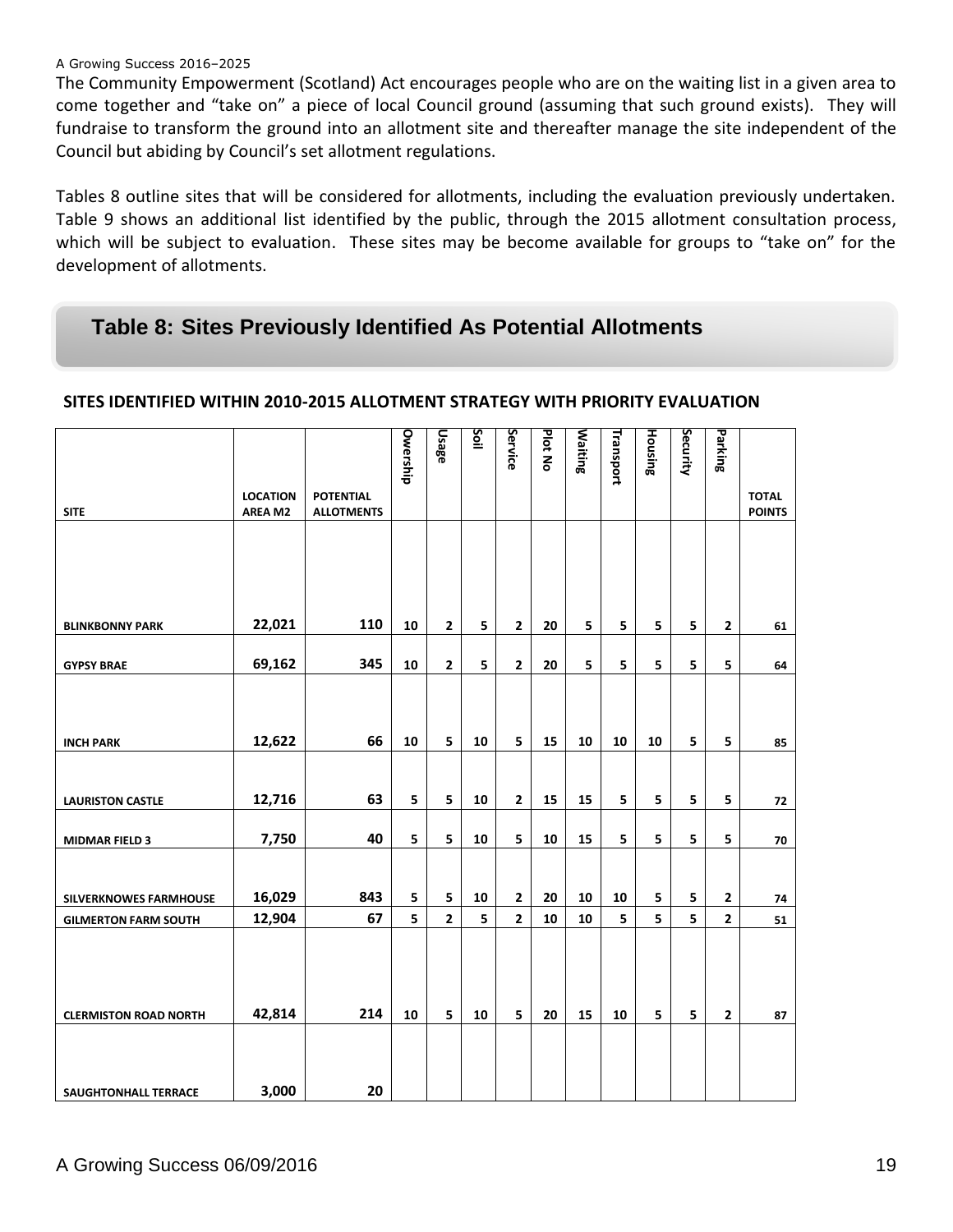# **Table 9: Additional Sites Identified For Potential Allotments**

#### **FURTHER SITES IDENTIFED DURING 2015 PUBLIC CONSULTATION**

| <b>Adams Well and Tesco in Colinton Mains Drive -</b>                  | Granton Harbour - unused land near apartment          |
|------------------------------------------------------------------------|-------------------------------------------------------|
| unused area                                                            | blocks                                                |
| Dumbiedykes - adjacent to housing area                                 | <b>Granton Way - disused ground</b>                   |
| Anderson Place - unused waste ground                                   | Greendykes area - derelict land former Council Flats  |
| <b>Astley Ainslie - gap sites</b>                                      | <b>Hailesland Park</b>                                |
| <b>Baronscourt Park - extend current allotment</b>                     | <b>Harrison Park - Watson Crescent</b>                |
| <b>Bothwell Street - old railway tracks</b>                            | Howdenhall Road - wasteland adjacent to lab           |
| Braid Hills Road - land next to children's mini golf<br>course         | <b>Hunter's Tryst Primary School Grounds</b>          |
| <b>Buckstone Primary School - field area</b>                           | Leith Links allotment extension                       |
| <b>Burdiehouse Valley Park</b>                                         | Little France - new road area                         |
| <b>Buttercup Farm - lower field on Corstorphine Hill</b>               | <b>Lower Granton Road</b>                             |
| <b>Cammo Estate - recycling site</b>                                   | <b>Mounthooly Road - east field</b>                   |
| <b>Colinton Mains Park</b>                                             | Newhaven - wasteland                                  |
| <b>Craigcrook Road - empty site</b>                                    | Ocean Terminal - land near here NW Victoria Dock      |
| <b>Curriemuirend Park</b>                                              | Oxgangs Avenue - grass beside Cockmylane              |
| Double Hedges Field - lower field Liberton Dams                        | Parsons Green School Grounds - top gate               |
| East Suffolk Road - playing field site at Royal Blind<br><b>School</b> | <b>Portobello Figgate Park</b>                        |
| Easter Drylaw - near cycle path and school                             | <b>Powderhall Bowling Green</b>                       |
| <b>Letham Park</b>                                                     | Rankin Drive - Rankin Triangle                        |
| Fettes Police College - grounds                                        | Seafield area - brownfield sites                      |
| <b>Lismore Playing Fields</b>                                          | <b>Sighthill Public Park</b>                          |
| <b>North Fort Street area</b>                                          | Wardie fields - lots of unused space around the edges |
| <b>Forthquarter Park</b>                                               | <b>Warriston Playing Fields</b>                       |
| <b>Gilmerton Dykes Road - off Newtoft Street</b>                       | Woodhall Road - past the bypass, opposite the stable  |
|                                                                        |                                                       |

In spring 2016 a development opportunity was identified at the old playing field at the former Lismore Primary School on Duddingston Row. The site was transferred to the Parks Greenspace and Cemeteries account and may be available for the creation of new allotments. The area is viewed as a contender for a community led allotment site.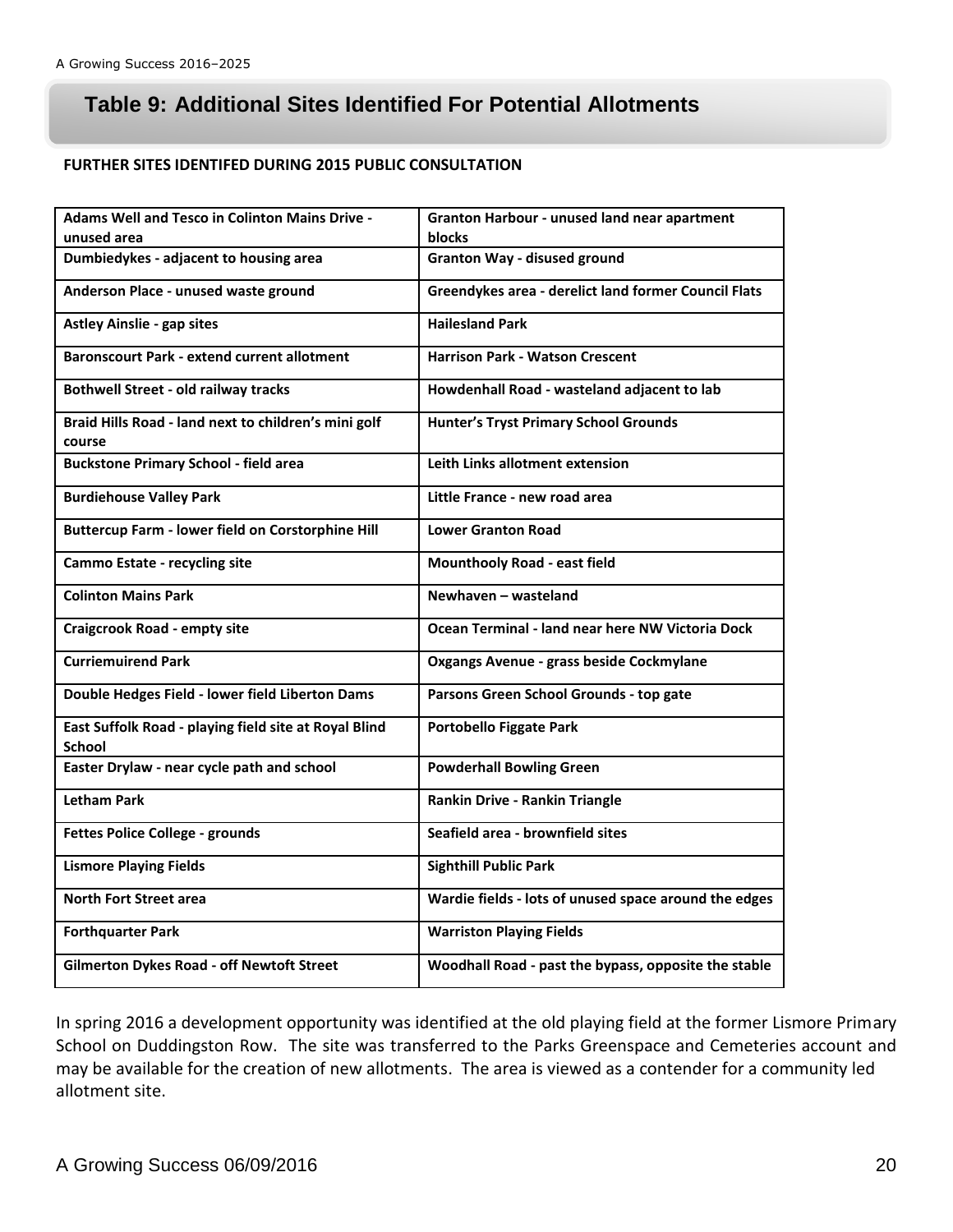#### **Action 1.2: Create New Allotments Through Planning Development Proposals**

The City of Edinburgh Council will seek to create new allotments through the planning development process. The Council's Open Space Strategy is to be reviewed and updated during 2016/17. This Open Space statutory document will include reference to allotments, the Allotment Strategy, and the Council's obligations to support food growing under the provisions of the Community Empowerment (Scotland) Act.

#### **Action 1.3: Support Communities to Resource New Allotments**

The City of Edinburgh Council will support groups who wish to develop their own allotment sites on appropriate Council owned land. Due to budgetary constraints the Council is not in a position to fund these projects however; it will provide support with allotment design and fundraising opportunities. A full list of available funding can be found in Appendix 2.

#### **Action 1.4: New Allotments**

The Council will whenever possible ensure that the allotments it manages are designed to accommodate all potential plotholders, will be accessible and manageable regardless of ability. This will be achieved through a range of designs and appropriate sizes depending on a site's characteristics.

#### **Action 1.5: Allocation of New Plots**

When a potential area for a new allotment site is identified, a local consultation exercise will be carried out. It is anticipated that a percentage of the new plots will be offered to the local community who will be encouraged to register. The basis for plot allocation, unless otherwise agreed will be as follows:

- 50% from those closest to the site (starting within 500 metres and graduating out until 50% is reached)
- 50% from the City wide waiting list and based on the length of time on waiting list.

#### **Action 1.6: Promote Biodiversity for New Sites**

At new sites biodiversity will be encouraged as a fundamental objective.

The City of Edinburgh Council has a legal obligation to help fulfil the Council's duty under the Natural Heritage Act 1991 and to this end we will encourage and promote biodiversity to allotment holders and site managers using information such as the 'Gardening in harmony with nature' booklet.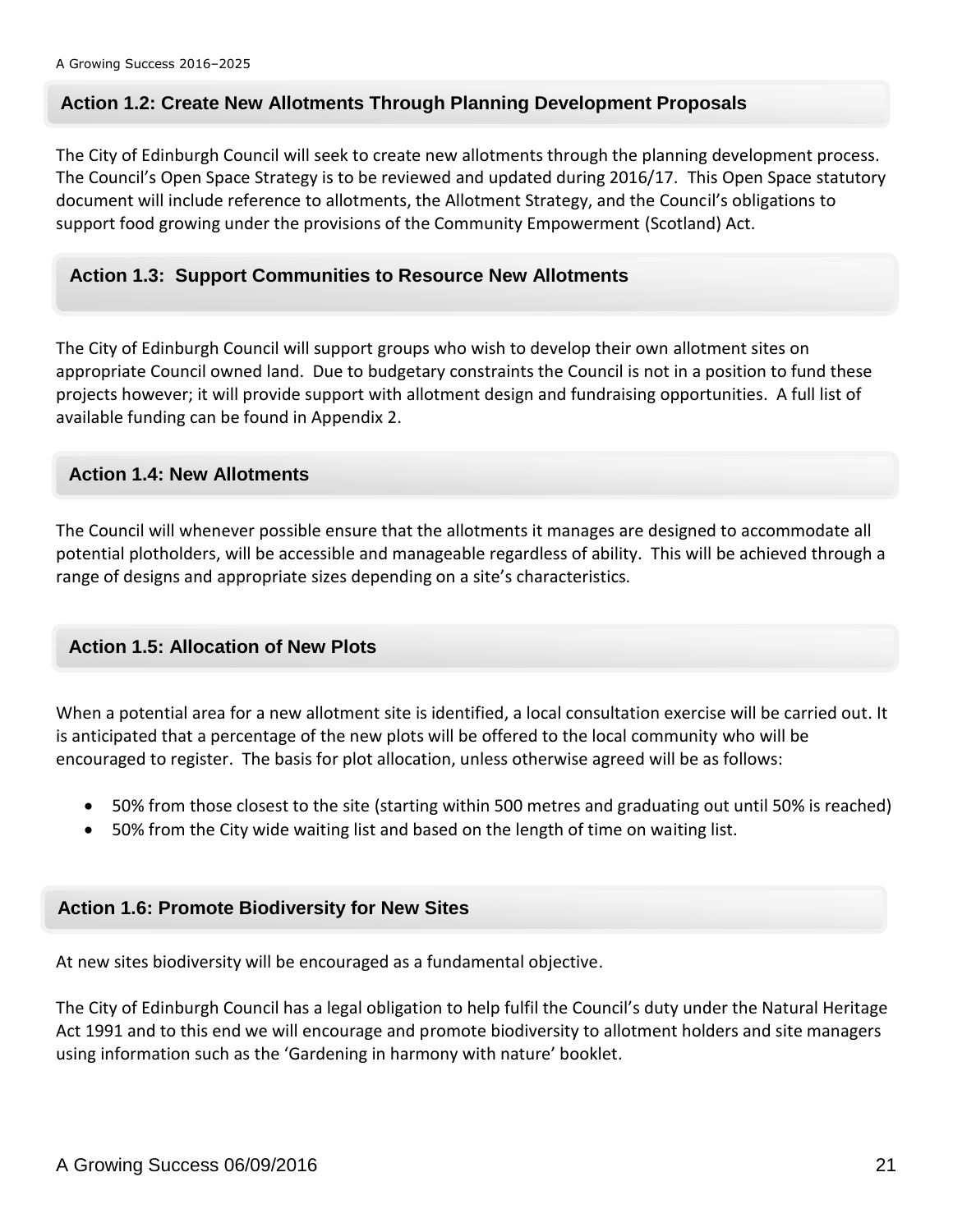#### **OBJECTIVE 2: Develop a Robust Management System for Allotments**

#### **Action 2.1: Proactive Management of the Allotment Waiting List**

The waiting list is requires development to ensure that those on this list still wish to rent an allotment. The Council will regularly contact waiting list customers to confirm continued interest.

#### **Action 2.2: Raising and Maintaining the Quality of Allotment Plots**

#### **Plot Inspections**

When a plot does not comply with the standards set out in the Allotment Regulations it is important to identify and address the problem as soon as possible before it impacts on neighbouring plots. The Allotment Officer will carry out visual plot inspections on a regular basis between February and November each year. At the discretion of the Allotment Officer, assistance may be sought in particular cases in order to resolve matters in a timely manner.

#### **Assessment Criteria**

- **Condition of Plot**
- **Good Management**
- **Quality of Crops, Fruit, Flowers and Plants**
- **Aesthetic Aspect of the Plot**
- **Conditions of Garden Sheds/Other Structures**
- **Level of cultivation**

The Allotment Officer may make allowances for individuals who are ill, disabled, elderly or for extenuating reasons temporarily unable to cultivate their plot. Actions taken will be at the Allotment Officer and Senior Management discretion.

#### **Action 2.3: Process Following an Allotment Plot Failure**

When an allotment plot has failed a visual inspection the plot holder will be notified and requested to rectify the situation within 21 days. Insufficient improvement within this time will result in a final warning. In the event that there is still insufficient improvement a letter will be sent informing the plotholder of the termination of their missive of let.

Consideration will be given to any mitigating circumstances, which should be communicated to the allotment officer in writing by the plotholder or an individual nominated by the plotholder.

#### A Growing Success 06/09/2016 22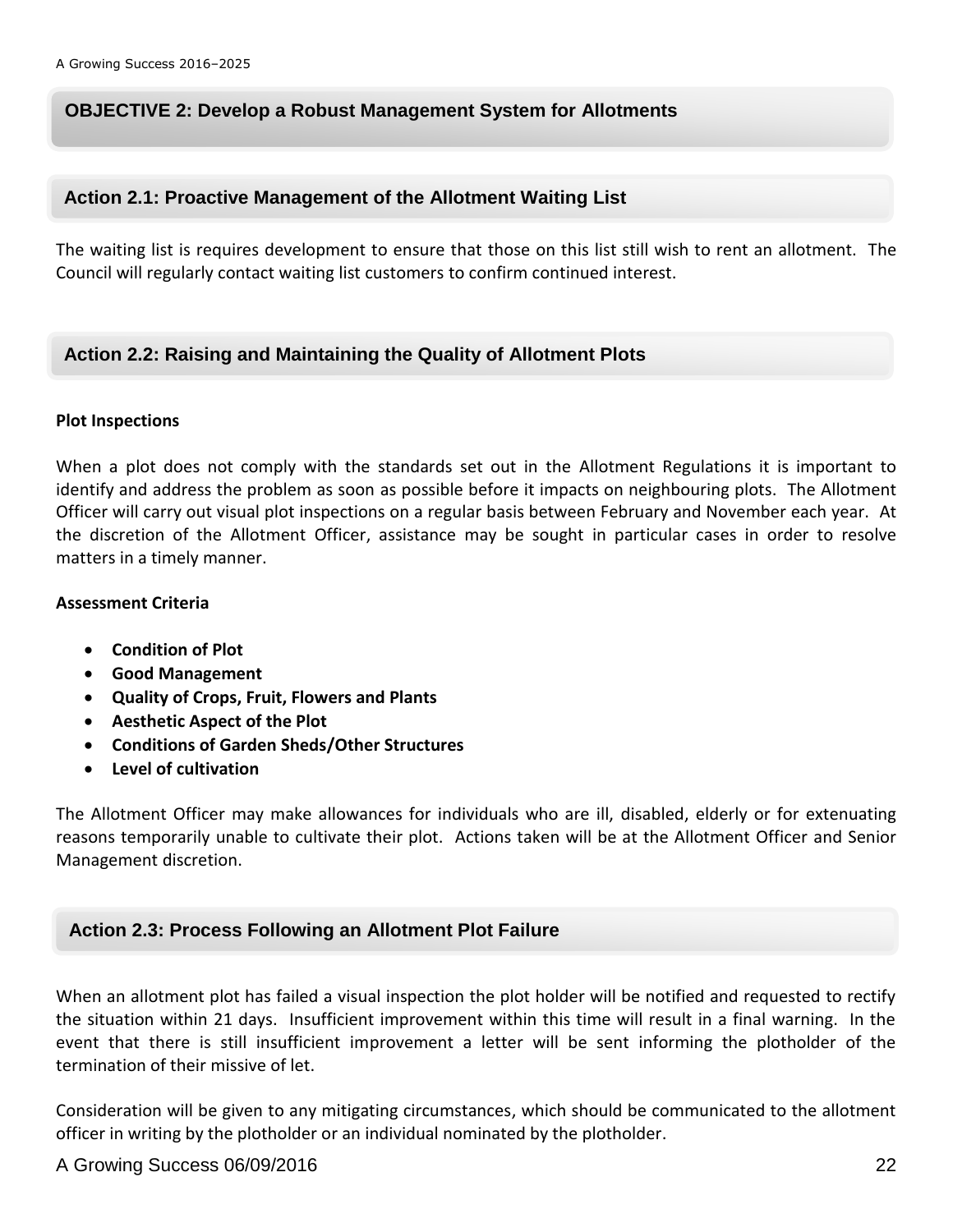The Allotment Officer should be aware of any special circumstances relating to a plotholder whose plot is unacceptable, i.e. illness. Any information gathered will be dealt with confidentially and each instance will be dealt with on a case by case basis.

Following an inspection that identifies an unacceptable plot, an improvement letter will be sent to the plot holder. This letter will detail the unacceptable criteria. The plotholder is given 21 days to rectify the situation and/or explain satisfactorily the reasons for the plot's unacceptable state.

After the rectification period and in absence of any improvement or explanatory letter, a final warning letter will be issued, reaffirming the statements in the improvement letter. This letter will require an immediate improvement with 21 days of the date of issue of this letter, or an explanation as to why the improvement letter was ignored, failing which the lease will be terminated. Any further unacceptable plot standard identified within 12 months period of a final warning letter may result in an immediate termination of allotment tenancy.

#### **Action 2.4: Appeals Process**

A plot holder may appeal against the termination within 21 days of the receipt of the termination letter, and will require written support from three of the immediate adjacent plot holders. The appeal should detail the reasons for the lack of improvement and the reasons why the termination letter should be withdrawn.

The Allotment Officer must consider the appeal and reply to the plotholder within 21 days of receipt of the appeal.

#### **Action 2.5: Introduction and Development of Water Harvesting**

Water harvesting is the collection of runoff for productive purposes. Instead of runoff being left drain into the soil it is harvested and utilised. Water harvesting is a productive form of soil and water conservation. Allotment site committees and allotment tenants will be encouraged to water harvest where appropriate, in a safe and sustainable manner ensuring that collection vessels comply with safe practise and present no risk to allotment. A water harvesting trial will be developed at the Northfield Drive site to assess the viability and effectiveness of the approach.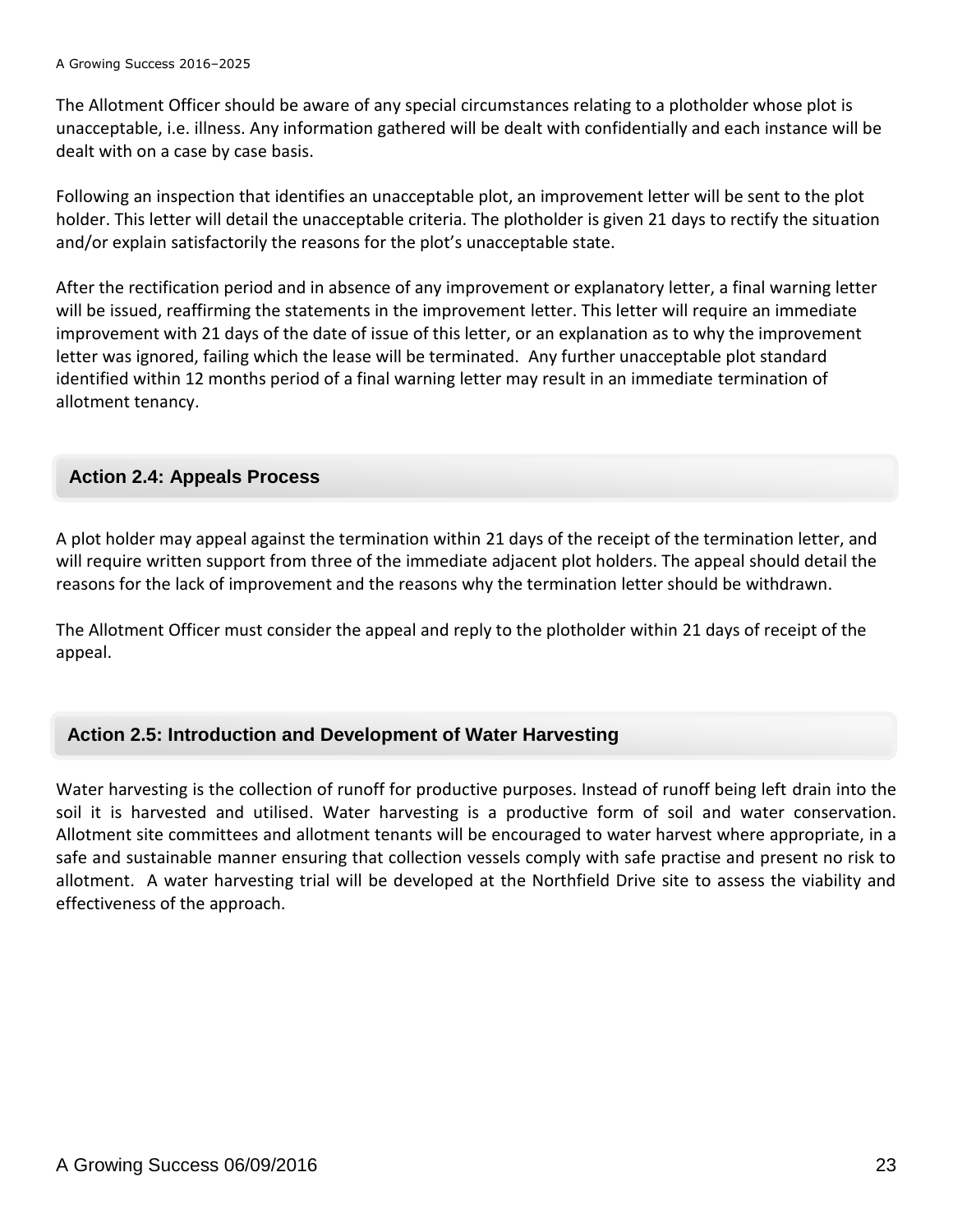#### **Action 2.6: Devolved Management**

There are a small number of sites that are managed using a devolved model and feedback from the 2015 survey suggested limited appetite for further devolvement. However, if an allotment association expressed a desire to manage their site independent of the Council the Council would support this under the provision of the Community Empowerment Act.

#### **OBJECTIVE 3: Improve Customer Experience**

| <b>Action 3.1: Development of Website/Social Media</b> |                                                                                                                 |  |  |
|--------------------------------------------------------|-----------------------------------------------------------------------------------------------------------------|--|--|
| Create new email contact list                          |                                                                                                                 |  |  |
| Facilitate on-line applications                        |                                                                                                                 |  |  |
| Information video/soundbites eg:                       | What to expect when first allocated a plot<br>How much time does it take to manage a plot?<br>Task of the month |  |  |

#### **Action 3.2: Initiate and Develop a Plotholder Mentoring Programme**

Allotment Committees will be encouraged to organise mentoring programme and offer support for those struggling to maintain their plot. This will focus on good allotment management and the importance of the community aspect of renting an allotment.

#### **Action 3.3: Initiate and Develop a Training Programme for New Plot Holders**

The Council in partnership with the Royal Caledonian Society, The Orchard Project and Scottish Rural University College will incorporate provision for a range of different training within the Saughton Park Restoration Project.

New plotholders will be offered the opportunity to meet with site representatives in order to gain an understanding of the site and the standards required.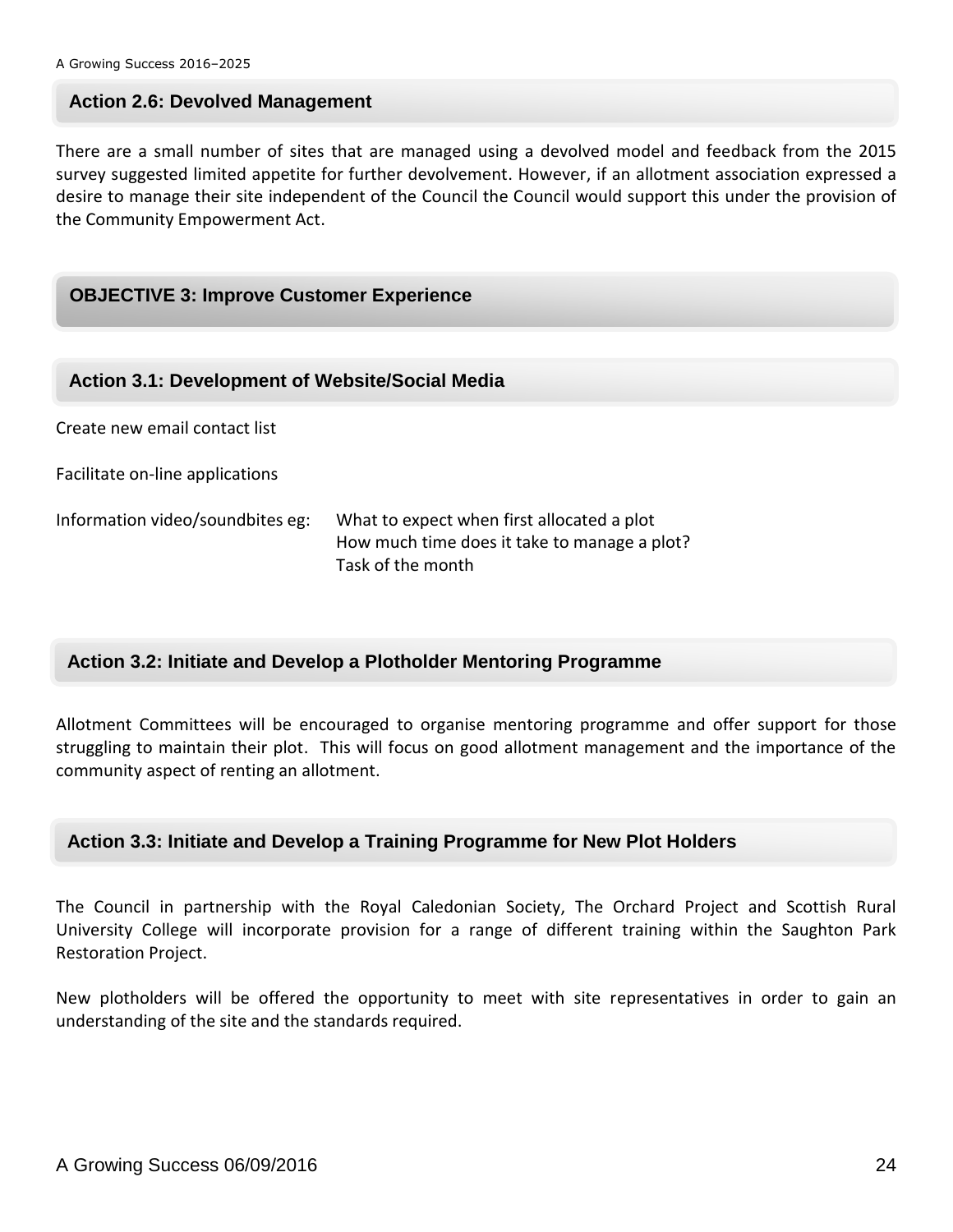#### **OBJECTIVE 4: Adoption of Revised Allotment Regulations**

#### **Action 4.1: Formal Adoption of New Regulations by The City of Edinburgh Council and Scottish Government**

New regulations must be ratified by the Council and Scottish Government. The timetable for this is linked to the enactment of secondary legislation affecting Part 9: Allotments Community Empowerment (Scotland) Act 2015. The current timetable for adoption of regulations is outlined below; however this may be subject to a future revision.

| Date                                        | Process                                                       | Responsibility                       |
|---------------------------------------------|---------------------------------------------------------------|--------------------------------------|
| 19 May - 30 September 2016                  | Tripartite<br>subgroup<br>to<br>develop consultation material | <b>Scottish Government</b>           |
| 4 August 2016                               | Second<br>Tripartite<br>Group<br>Meeting                      |                                      |
| 31 August 2016                              | 1 <sup>st</sup> draft contributions                           | <b>Scottish Councils and SAGS</b>    |
| 3 October - 31 October 2016                 | Legal Analysis                                                | <b>Scottish Government</b>           |
| 10 November 2016                            | Third<br>Tripartite<br>Group<br>Meeting                       | <b>Scottish Government</b>           |
| November<br>2016<br>14<br>6<br>January 2017 | <b>Public consultation</b>                                    | <b>Scottish Government</b>           |
| 7 January - 10 February 2017                | Analysis of consultation                                      | <b>Scottish Government</b>           |
| April 2017                                  | Guidance<br>Document  <br>Published                           | <b>Scottish Government</b>           |
| May 2017 - November 2017                    | 1 <sup>st</sup> revision of regulations                       | <b>CEC</b>                           |
| November 2017 - January<br>2018             | <b>Public consultation</b>                                    | <b>CEC</b>                           |
| February 2018 - March 2018                  | Analysis of consultation                                      | <b>CEC</b>                           |
| April 2018 - May 2018                       | 2 <sup>nd</sup> revision of regulations                       | <b>CEC</b>                           |
| June 2018 - December 2018                   | Ratification and adoption of<br>regulations                   | <b>CEC &amp; Scottish Government</b> |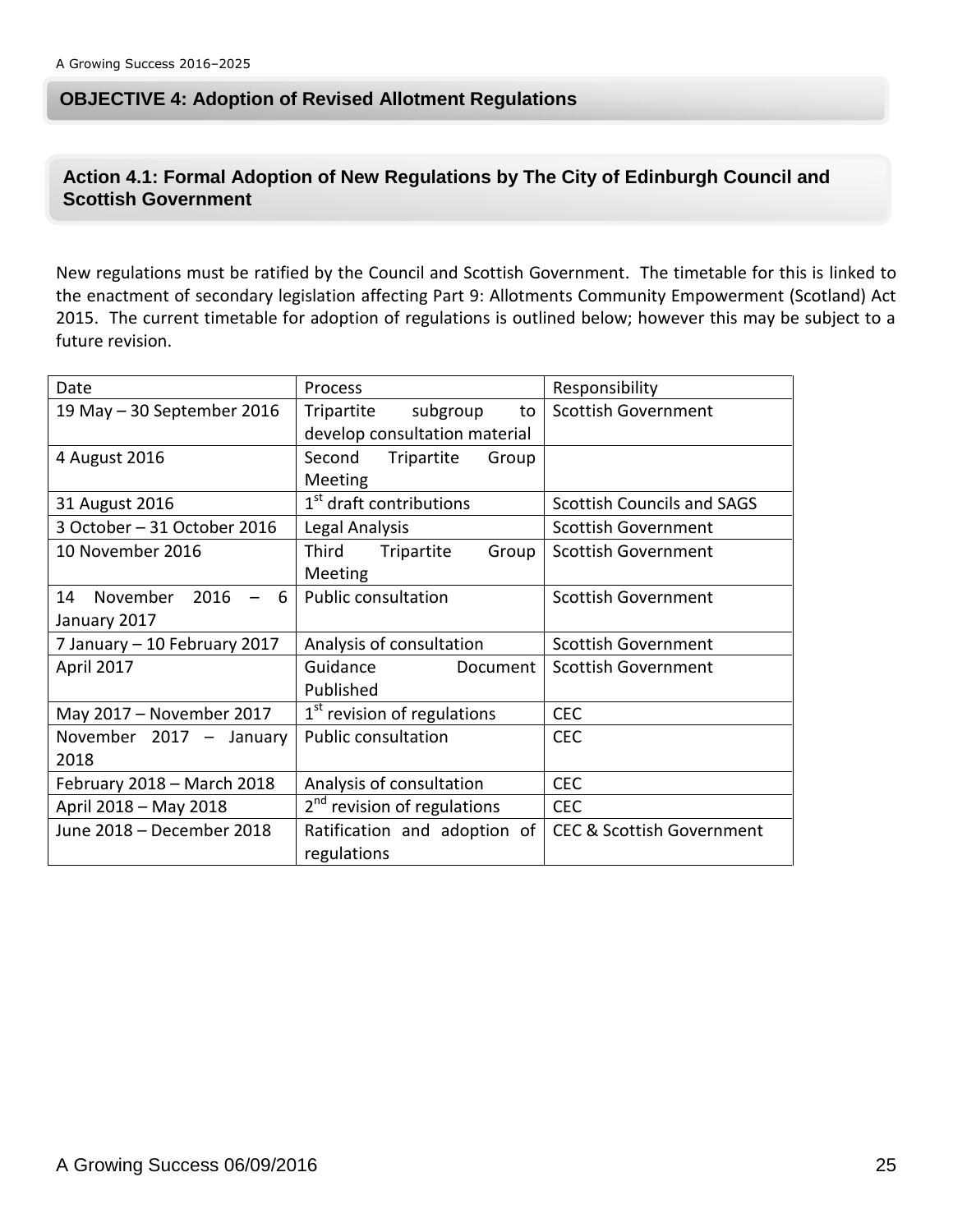# **Five Year Implementation Plan 2016 - 2021**

| Objective 1: Ensure adequate provision of allotments |                                                                          |                             |                   |  |
|------------------------------------------------------|--------------------------------------------------------------------------|-----------------------------|-------------------|--|
| No.                                                  | <b>Action</b>                                                            | By whom                     | When              |  |
| 1.1                                                  | <b>Create new community led allotments</b>                               |                             |                   |  |
| 1.1.1                                                | Undertake full review of potential allotment sites and                   | <b>CEC</b>                  | <b>DEC 2017</b>   |  |
|                                                      | evaluation against priority evaluation criteria                          |                             |                   |  |
| 1.2                                                  | Create new allotments through planning and development proposals         |                             |                   |  |
| 1.2.1                                                | Support development of the revised Open Space                            | <b>CEC</b>                  | <b>MARCH 2017</b> |  |
|                                                      | Strategy recognising the Council's obligation to support<br>food growing |                             |                   |  |
| 1.2.2                                                | Consider options for creating and funding new sites                      | <b>CEC</b>                  | <b>ONGOING</b>    |  |
|                                                      | through the planning development process                                 |                             |                   |  |
| 1.3                                                  | <b>Support Communities to resource new allotments</b>                    |                             |                   |  |
| 1.3.1                                                | Support community led initiatives to identify funding                    | <b>CEC/COMMUNITY GROUPS</b> | <b>ONGOING</b>    |  |
|                                                      | opportunities to develop new allotments                                  |                             |                   |  |
| 1.3.2                                                | Provide an allotment design function in accordance                       | <b>CEC</b>                  | <b>ONGOING</b>    |  |
|                                                      | with the results of any community consultation and in                    |                             |                   |  |
|                                                      | line with local demands                                                  |                             |                   |  |
| 1.4                                                  | <b>New Allotments</b>                                                    |                             |                   |  |
| 1.4.1                                                | Ensure that new allotments are designed to                               | <b>CEC</b>                  | <b>ONGOING</b>    |  |
|                                                      | accommodate all potential plotholders regardless of                      |                             |                   |  |
|                                                      | their circumstances                                                      |                             |                   |  |
| 1.5                                                  | <b>Allocation of new plots</b>                                           |                             |                   |  |
| 1.5.1                                                | Encourage local residents to register for a plot                         | <b>CEC</b>                  | <b>ONGOING</b>    |  |
| 1.5.2                                                | Apply the plot allocation process                                        | <b>CEC</b>                  | <b>ONGOING</b>    |  |
| 1.6                                                  | Promote biodiversity for new sites                                       |                             |                   |  |
| 1.6.1                                                | Encourage biodiversity within allotment sites                            | FEDAGA/SITE                 | <b>ONGOING</b>    |  |
|                                                      |                                                                          | COMMITTEE/CEC               |                   |  |
| 1.6.2                                                | Promote the "Gardening in Harmony with Nature"<br>booklet                | <b>ALL</b>                  | <b>ONGOING</b>    |  |

| Objective 2: Develop a robust management system for allotments |                                                                                                |            |                 |
|----------------------------------------------------------------|------------------------------------------------------------------------------------------------|------------|-----------------|
| No.                                                            | <b>Action</b>                                                                                  | By whom    | When            |
| 2.1                                                            | Proactive management of the allotment waiting list                                             |            |                 |
| 2.1.1                                                          | Contact all customers on the current waiting list to<br>ensure continued interest.             | <b>CEC</b> | <b>DEC 2017</b> |
| 2.1.2                                                          | Regularly review customers nearing the top of the<br>waiting list to ensure continued interest | <b>CFC</b> | ANNUALLY        |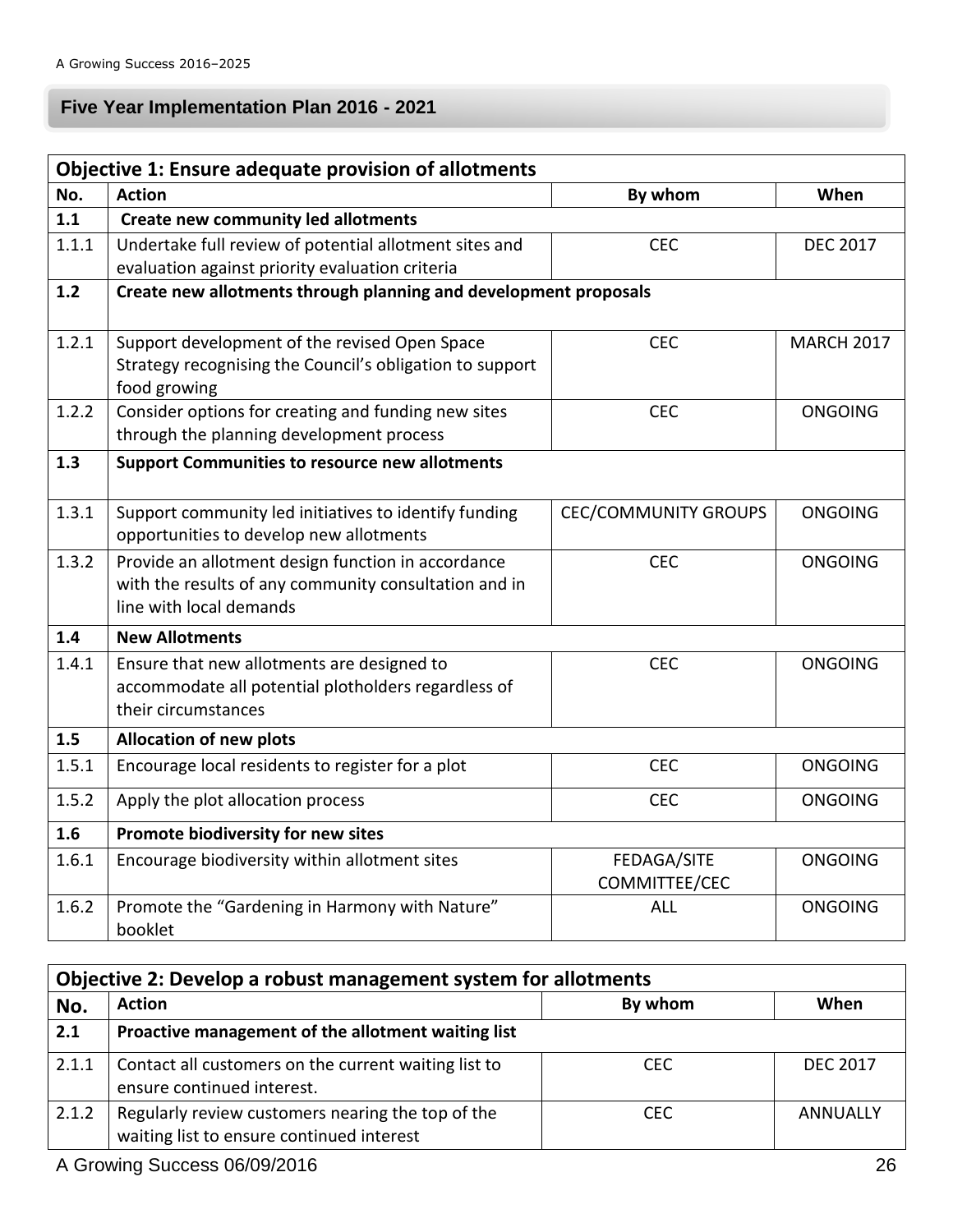|       | A Growing Success 2016-2025                             |                        |                 |
|-------|---------------------------------------------------------|------------------------|-----------------|
| 2.2   | Raising and maintaining the quality of allotment plots  |                        |                 |
| 2.2.1 | Undertake a programme of visual inspections between     | <b>CEC</b>             | <b>MONTHLY</b>  |
|       | February and November                                   |                        |                 |
| 2.2.2 | Support the allotment officer by reporting areas of     | <b>SITE COMMITTEES</b> | <b>ONGOING</b>  |
|       | concern                                                 | /ALLOTMENT PLOT        |                 |
|       |                                                         | <b>HOLDERS</b>         |                 |
| 2.2.3 | Develop a mentoring/support system for those            | <b>SITE</b>            | <b>ONGOING</b>  |
|       | struggling to maintain their plots                      | COMMITTEES/ALLOTMENT   |                 |
|       |                                                         | PLOT HOLDERS/CEC       |                 |
| 2.3   | Process following an allotment plot failure             |                        |                 |
| 2.3.1 | Issue warning letters to plotholders whose plots are    | <b>CEC</b>             | <b>ONGOING</b>  |
|       | deemed unacceptable following inspection                |                        |                 |
| 2.3.2 | Re-assess plot condition following communication        | <b>CEC</b>             | <b>ONGOING</b>  |
| 2.3.3 | Record instances and action appropriately on repetition | <b>CEC</b>             | <b>ONGOING</b>  |
| 2.4   | <b>Appeals process</b>                                  |                        |                 |
| 2.4.1 | Consider appeals following termination notice           | <b>CEC</b>             | <b>ONGOING</b>  |
| 2.5   | Introduction and development of water harvesting        |                        |                 |
| 2.5.1 | Design and implement a water harvesting system at       | SITE COMMITTEE/CEC     | <b>DECEMBER</b> |
|       | Northfield Drive site                                   |                        | 2017            |
| 2.5.2 | Evaluate success of Northfield Drive pilot              | FEDAGA/CEC             | <b>DECEMBER</b> |
|       |                                                         |                        | 2018            |
| 2.6   | <b>Devolved management</b>                              |                        |                 |
| 2.6.1 | Provide advice and support to allotment groups wishing  | <b>CEC</b>             | <b>ONGOING</b>  |
|       | to explore devolved management/independence from        |                        |                 |
|       | the Council                                             |                        |                 |
|       |                                                         |                        |                 |

| <b>Objective 3: Improve Customer Experience</b> |                                                                                                                                                                                                                                               |                                       |                         |  |
|-------------------------------------------------|-----------------------------------------------------------------------------------------------------------------------------------------------------------------------------------------------------------------------------------------------|---------------------------------------|-------------------------|--|
| No.                                             | <b>Action</b>                                                                                                                                                                                                                                 | By whom                               | When                    |  |
| 3.1                                             | Development of website/social media                                                                                                                                                                                                           |                                       |                         |  |
| 3.1.1                                           | Compile new email allotment contact list<br>Further Develop the City of Edinburgh Council<br>website to facilitate on-line applications<br>Add and regularly update<br>videos/soundbites/training information<br>advertise waiting list times | CEC/FEDAGA                            | <b>ONGOING</b>          |  |
| 3.2                                             | Initiate and develop a Mentoring Programme                                                                                                                                                                                                    |                                       |                         |  |
| 3.2.1                                           | Generic mentoring programme for existing plot holders                                                                                                                                                                                         | SITE COMMITTEE/PLOT<br><b>HOLDERS</b> | <b>ONGOING</b>          |  |
| 3.2.2                                           | Roll out a training program in partnership with the<br>Saughton Park Restoration Team, to be based at the new<br>Saughton demonstration garden                                                                                                | <b>CEC</b>                            | <b>DECEMBER</b><br>2018 |  |